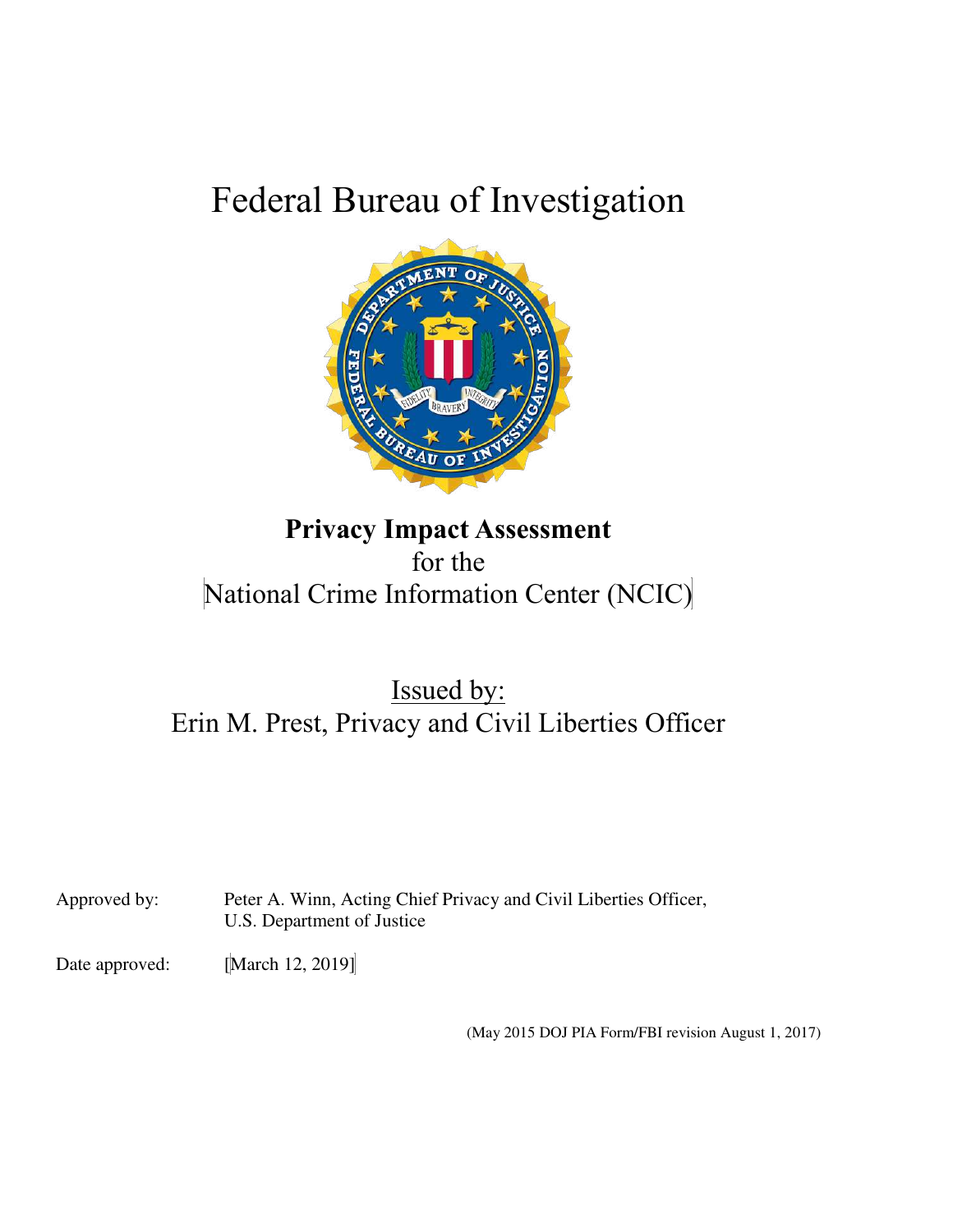### **EXECUTIVE SUMMARY**

 The National Crime Information Center (NCIC) is a national criminal justice information system linking criminal (and authorized noncriminal) justice agencies located in the 50 states, the District of Columbia, U.S. territories and possessions, and selected foreign countries to facilitate the cooperative sharing of criminal justice information. The Federal Bureau of Investigation's (FBI) Criminal Justice Information Services (CJIS) Division operates the NCIC. The NCIC's mission is to provide a timely and accurate database of current criminal justice information available to authorized criminal justice personnel 24 hours a day, 365 days a year. More information about the NCIC is available online at [<https://www.fbi.gov/services/cjis/ncic.](https://www.fbi.gov/services/cjis/ncic)> This Privacy Impact Assessment is being completed to provide an overview of the types of personally identifiable information contained in the NCIC and the use of the information to further criminal justice objectives.

### **Section 1: Description of the Information System**

### *(a) The Purpose of the NCIC*

The NCIC is a computerized information system containing documented criminal justice information that is searched by name and other descriptive data. The FBI established the NCIC system in 1967 as a service to facilitate the sharing of law enforcement information, and participation now encompasses criminal and authorized noncriminal justice agencies located in the 50 states, the District of Columbia, U.S. territories and possessions, and select foreign countries. The NCIC provides a system to receive and maintain information contributed by participating agencies relating to criminal justice and national security missions. The NCIC now includes an extensive collection of criminal justice information that can be accessed electronically by, and furnished to, any authorized user terminal without the need for manual processing by the FBI. The NCIC contains a variety of files consisting of records contributed by participating criminal justice and authorized noncriminal justice agencies.

### *(b) How the NCIC Achieves its Purpose*

Information maintained in the NCIC is readily accessible for authorized purposes by authorized users via text-based queries (i.e., using names and other descriptive data). Authorized purposes include apprehending fugitives; solving crimes; combating acts of terrorism; locating missing persons; locating and returning stolen property; protecting individuals during declared emergency situations; protecting victims of domestic violence; monitoring registered sex offenders; conducting firearm, explosive, and weapons related permit background checks; and enhancing the safety of law enforcement officers. NCIC authorized users enter records into the NCIC, which, in turn, are accessible to authorized agencies nationwide and selected foreign agencies. The NCIC queries allow authorized agencies to quickly and efficiently receive criminal justice information on individuals they encounter while performing their criminal justice and national security missions.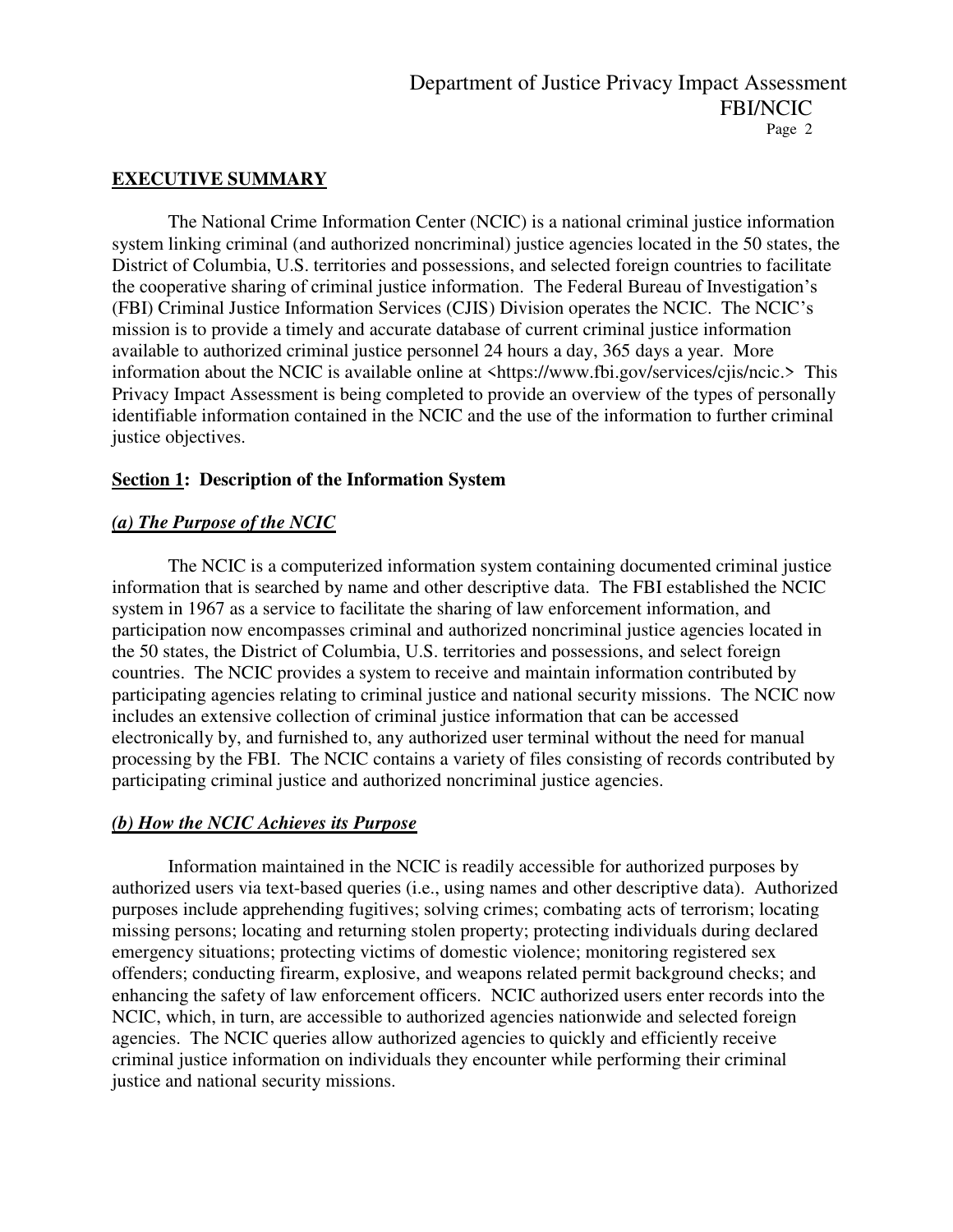### *(c) Information in the NCIC*

The NCIC contains a variety of law enforcement sensitive files and information. The NCIC has specific requirements for which agencies may enter records into a file, the necessary data elements for each record, and which agencies may access the file. These requirements vary based on the data content of each NCIC file. Criminal justice and authorized noncriminal justice agencies utilize information contained in these files to meet their needs. Agencies that enter records remain responsible for the accuracy, timeliness, and completeness of those records. Requirements concerning which agencies can make entries and what data elements are required for specific entries vary according to the nature of the file. This information is further explained below in subparagraph d, *Access to the NCIC*.

NCIC files are divided into two categories, Persons Files and Property Files, and contain the following information:

### **1. NCIC Persons Files**

The following files maintained in the NCIC may contain some or all of the following descriptors and biographical information regarding individuals in the records: name; gender; race; place of birth; date of birth; height; weight; eye color; hair color; FBI number or universal control number (UCN);<sup>1</sup> skin tone; scars, marks, and tattoos; miscellaneous numbers  $(MNU)$ ;<sup>2</sup> Social Security number; driver's license number and issuing state; license plate number and issuing state; passport information; deoxyribonucleic acid (DNA) profile indicators signifying whether a criminal justice agency has an individual's DNA; addresses; country of citizenship; ethnicity; aliases; e-mail addresses and other internet identifiers; employer name; fingerprint classification information; state identification number; telephone numbers; photographs; and physical and medical characteristics or other personal information necessary to identify an individual, protect law enforcement officers, and protect law enforcement subjects. Generally, all criminal justice agencies can enter records into and retrieve records from the NCIC person files.

### **Wanted Person File**

 $\overline{a}$ 

The Wanted Person File contains records of individuals who have outstanding arrest warrants. This File also contains records of juveniles who have been adjudicated delinquent and who have escaped from custody or supervision or who have absconded while on probation or parole. The File also contains records of juveniles who were charged with committing an act of delinquency that would be a crime if committed by an adult and who have fled from the state in which the act was committed. Agencies may also enter temporary felony want records into this File. Temporary felony want records allow a law enforcement agency to take prompt action to

<sup>&</sup>lt;sup>1</sup> The FBI Number/UCN is a unique identification number assigned to each fingerprint submission to the Next Generation Identification (NGI) system.

<sup>&</sup>lt;sup>2</sup> An MNU is any unique identifying number assigned to the subject of an NCIC record by a contributing agency such as a military number or a state identification number.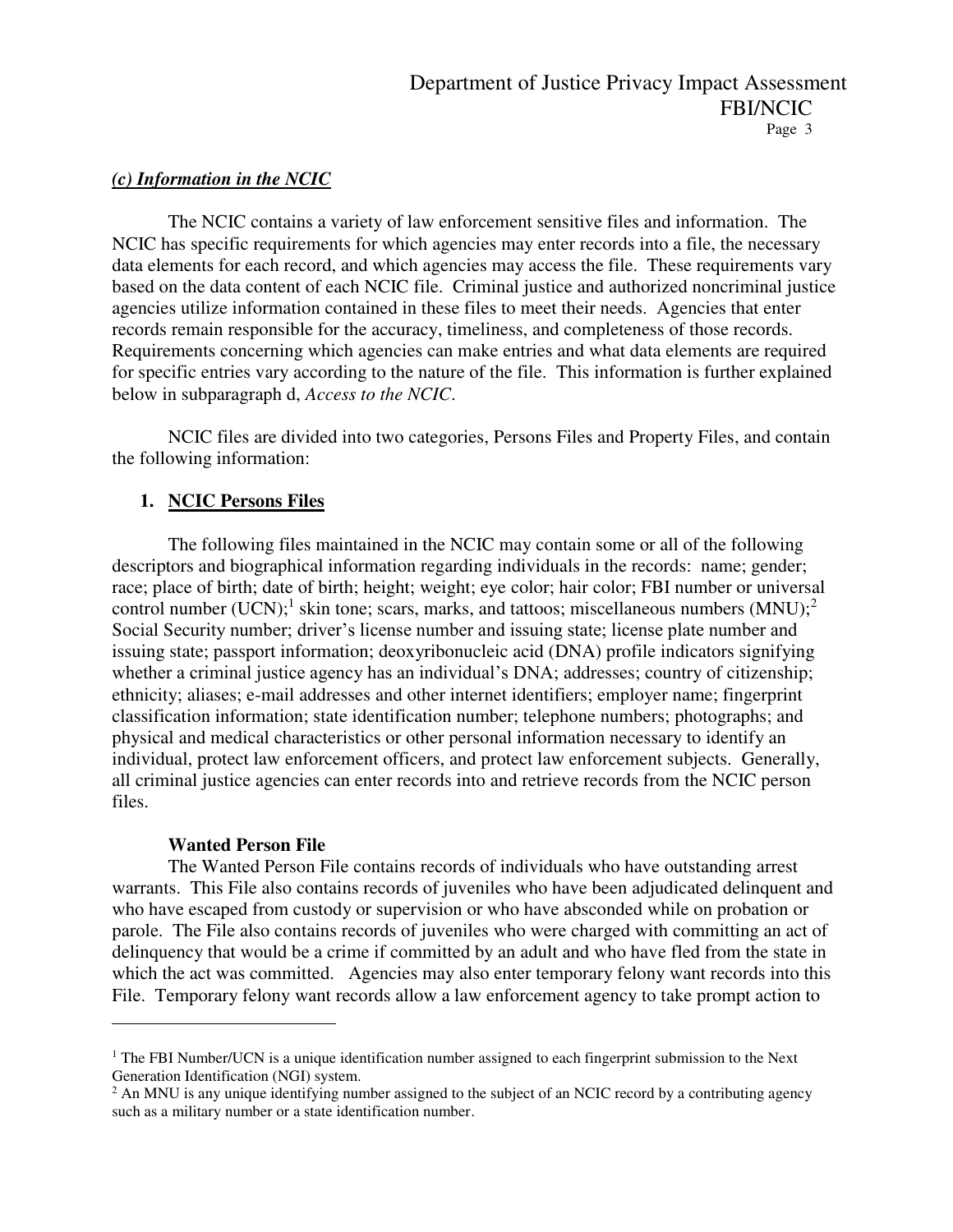apprehend a person suspected of committing a felony when circumstances prevent the agency from immediately obtaining a warrant. Temporary felony wants are automatically retired 48 hours after entry. Only authorized law enforcement/criminal justice agencies may enter records into this file; however, the National Center for Missing and Exploited Children (NCMEC) can update records in this File to indicate it has an interest in a wanted person. NCMEC can also append images to a Wanted Person record.

### **Missing Person File**

The Missing Person File contains records of missing persons of any age who have a proven physical or mental disability; records of persons who are missing under circumstances indicating that they may be in physical danger or abducted; records of persons missing after a catastrophe; records of persons under the age of 21 who are missing but who do not meet any of the above criteria; and records of persons aged 21 and older who are missing, who do not meet any of the above criteria, but for whom there is a reasonable concern for their safety. This file also contains records of persons with information about the missing persons noted above. Only authorized law enforcement/criminal justice agencies may enter records into this file; however, the NCMEC can update records in this File to indicate it has an interest in a missing person. NCMEC can also append images to a Missing Person record.

### **Foreign Fugitive File**

The Foreign Fugitive File contains records from the International Criminal Police Organization (INTERPOL) and the Royal Canadian Mounted Police (RCMP). INTERPOL records within the Foreign Fugitive File contain information on persons wanted in other countries for crimes that would be felonies if committed in the United States. The wanting country must have signed an extradition treaty or convention with the United States, or the subject must be wanted for a violent crime or otherwise must be known to be violent, armed, or dangerous. The RCMP records within the Foreign Fugitive File contain information on persons who are wanted for violations of the Criminal Code of Canada and for whom there is an outstanding Canada-wide warrant. Only the staff of INTERPOL's United States National Central Bureau (USNCB) and the RCMP can enter records into this File.

### **Immigration Violator File**

The Immigration Violator File contains records of criminal aliens whom immigration authorities deported for drug or firearms trafficking, serious violent crimes, or both; information on aliens who have outstanding administrative warrants for removal from the United States and who have unlawfully remained in the United States; and records of aliens who have outstanding administrative warrants for failure to comply with national security registration requirements. Only the Department of Homeland Security's Bureau of Immigration and Customs Enforcement can enter records into the Immigration Violator File.

### **Protection Order File**

The Protection Order File contains records of individuals who are subject to court-issued orders to prevent violent or threatening acts, harassment against, contact or communication with, or physical proximity to another person(s). The Protection Order File also contains information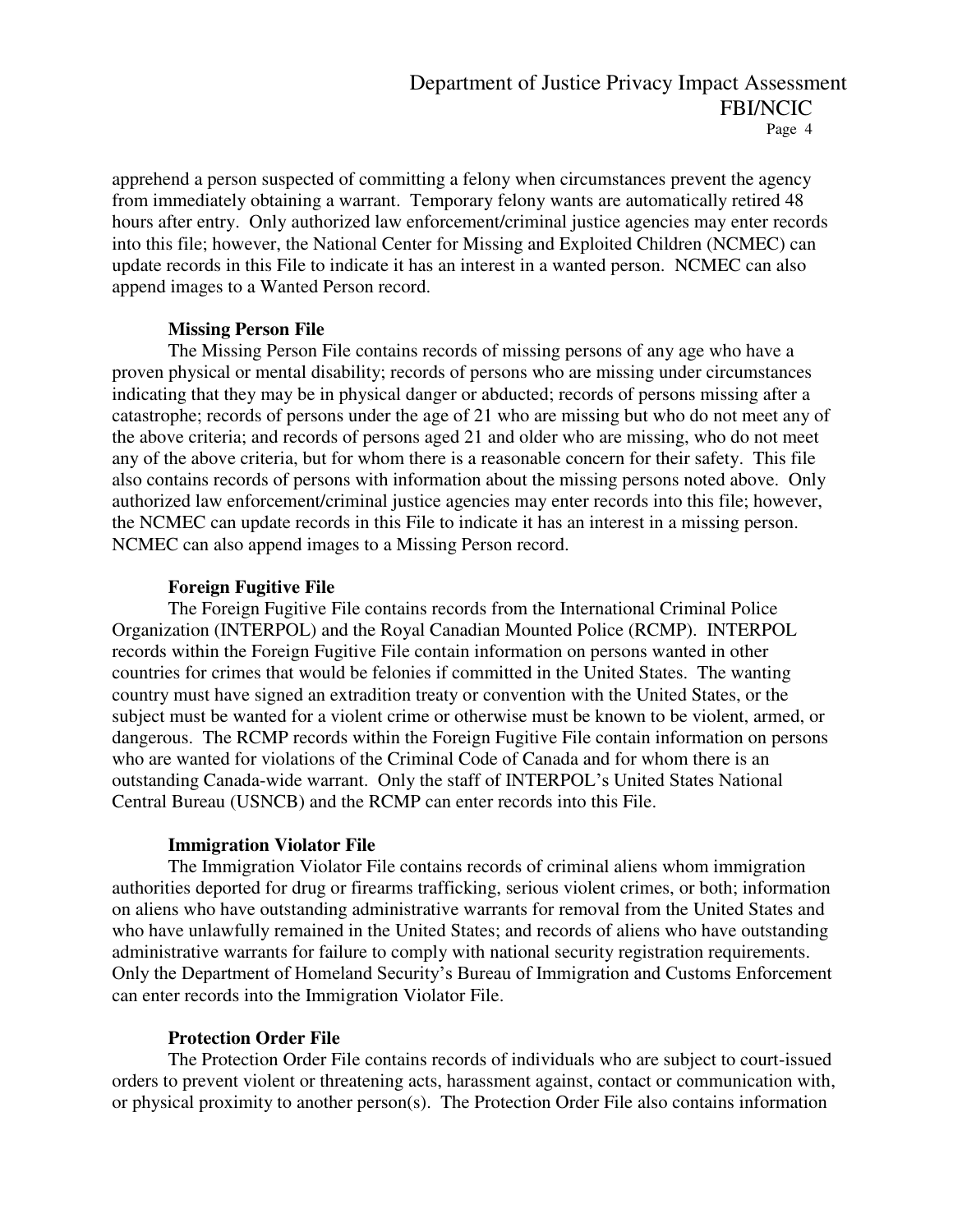about the protected person(s) for whom the court order was issued and terms and conditions of the protection order. Only authorized law enforcement/criminal justice agencies and civil courts involved in domestic violence and stalking cases may enter records into this file.

#### **National Sex Offender Registry (NSOR)**

The NSOR contains records of sex offenders or other persons required to register under a federal, state, local, or tribal jurisdiction's sex offender registry program. Only authorized law enforcement/criminal justice agencies may enter records into this file.

#### **Supervised Release File**

The Supervised Release File contains records of individuals who are under specific restrictions during their probation, parole, supervised release, or pre-trial or pre-sentencing release. Only criminal justice agencies can enter records into this file. In addition to biographic descriptors about individuals under supervised release, this file contains conditions of the supervised release.

### **Identity Theft File**

The Identity Theft File contains records of victims of identity theft with descriptive and other information that law enforcement personnel can use to determine if an individual is a victim of identity theft or if the individual might be using a false identity. Victims of identity theft voluntarily provide their information to law enforcement for entry into this file. Only law enforcement/criminal justice agencies may enter records into this file.

#### **Gang File**

The Gang File contains records of criminal gangs and their members. This information serves to warn law enforcement officers of the potential danger posed by individuals and to promote the exchange of information about gangs and gang members to facilitate criminal investigations. To enter individuals into the gang file, a criminal justice agency must have developed sufficient information to establish membership or other relationship in a particular gang by either the individual's self admission or pursuant to documented criteria. For the purpose of this file, a gang is defined as a group of three or more persons with a common interest, bond, or activity characterized by criminal activity or delinquent conduct. Only criminal justice agencies can enter records into the Gang File. Only criminal justice agencies can receive information from the Gang File.

#### **Known or Suspected Terrorist (KST) File**

The KST File contains records on individuals known or suspected to be or have been engaged in conduct constituting, in preparation for, in aid of, or related to terrorism; and national security threat actors, including individuals, organizations, groups, or networks assessed to be a threat to the safety, security, or national interests of the United States including cyber threat actors, foreign intelligence threat actors, military threat actors, transnational criminal actors, and weapons proliferators as defined in National Security Presidential Memorandum 7, issued on October 5, 2017, or any subsequent authority. The KST file can also accept records on military detainees who are individuals officially detained during military operations who pose an actual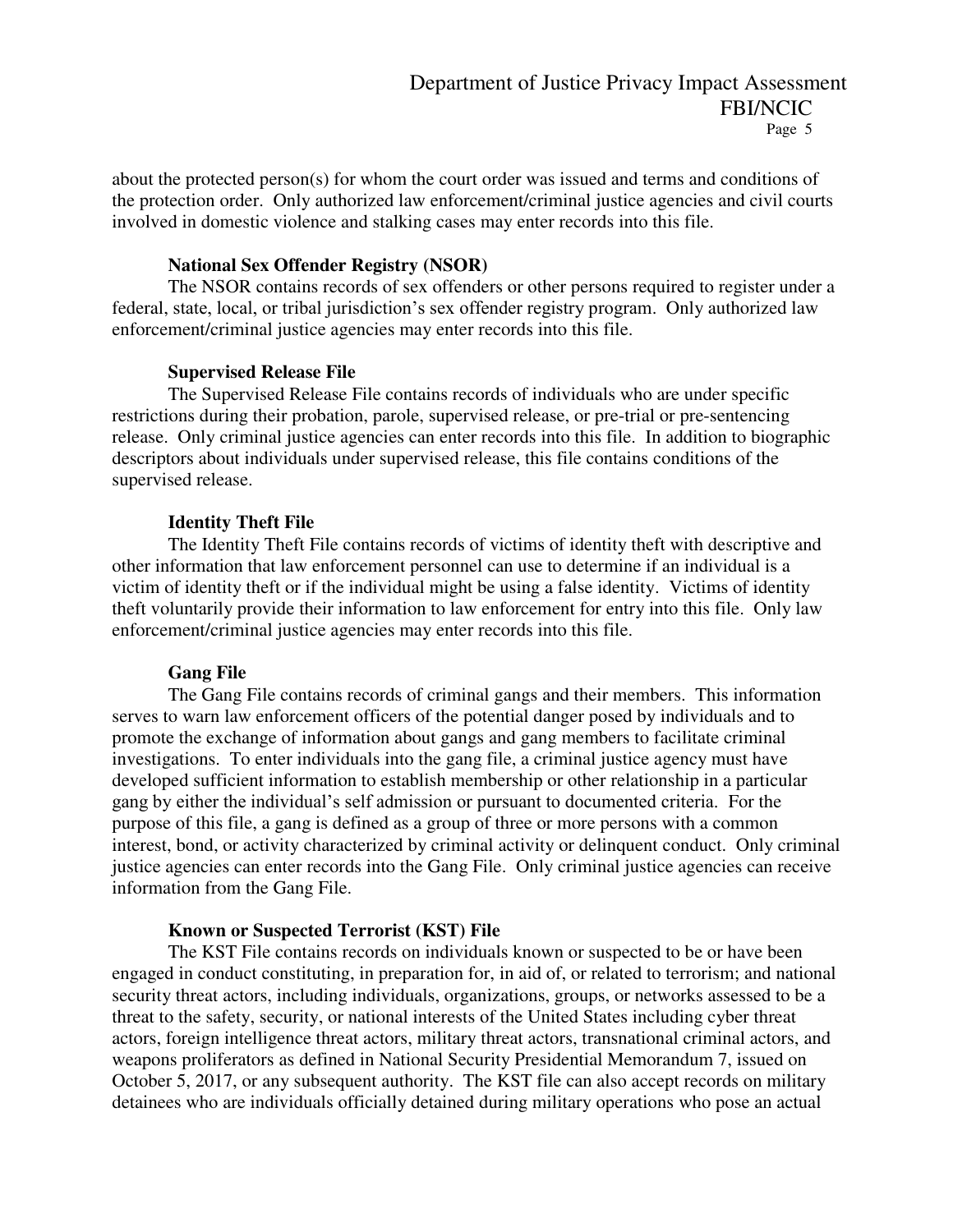or possible threat to national security, but not persons detained as Enemy Prisoners of War. The FBI's Terrorist Screening Center is the only entity that can enter records into this file, which is available to all criminal justice agencies.

### **Protective Interest File**

The Protective Interest File contains records of individuals whom an authorized agency reasonably believes, based on its law enforcement investigation, might pose a threat to the physical safety of protectees or their immediate families. Only law enforcement agencies with a protective mission as specified within municipal, state, or federal statutes, regulations, or other appropriate legal authority may enter records into this File. The Protective Interest File expands upon the U.S. Secret Service Protective File that was originally created in 1983.

### **National Instant Criminal Background Check System (NICS) Denied Transaction File (NDTF)**

The NDTF contains records regarding individuals who have been disqualified from possessing, transferring, or receiving firearms or explosives, or have been denied a weapons permit under applicable state or federal law pursuant to the NICS. NDTF records are entered and canceled through an interface between the NCIC and the NICS. Only the FBI's NICS Section can enter records into this file.

### **Violent Person File (VPF)**

The VPF contains records of individuals who have been convicted of violent crimes against law enforcement, have made credible threats of violence against a member of the law enforcement or criminal justice community, have been convicted of a violent crime against a person, or have been convicted of a violent crime where a firearm or weapon was used. The VPF was designed to alert law enforcement officers that an individual they are encountering may have the propensity for violence against law enforcement. Only law enforcement agencies can enter records into the VPF.

#### **Image File**

Images can be associated with NCIC records to assist agencies in identifying people and property items. The Image File contains facial images related to people (such as mug shots, missing person, and passport photos); images of scars, marks, tattoos; and images of signatures. In addition, the File contains generic images that can be used as references for particular makes and models of vehicles and boats. All images submitted to the Image File must be associated with a record in another NCIC file. Primarily only criminal justice agencies may enter records into the Image File; however, NCMEC can append images to records in the Missing Person, Wanted Person, and Unidentified Person Files.

### **Unidentified Person File**

The Unidentified Person File contains records of unidentified deceased persons, living persons who are unable to ascertain their identities (e.g. amnesia victim, infant), unidentified catastrophe victims, and recovered body parts. Only criminal justice agencies may enter records into the Unidentified Person File; however, NCMEC can update the records in this File to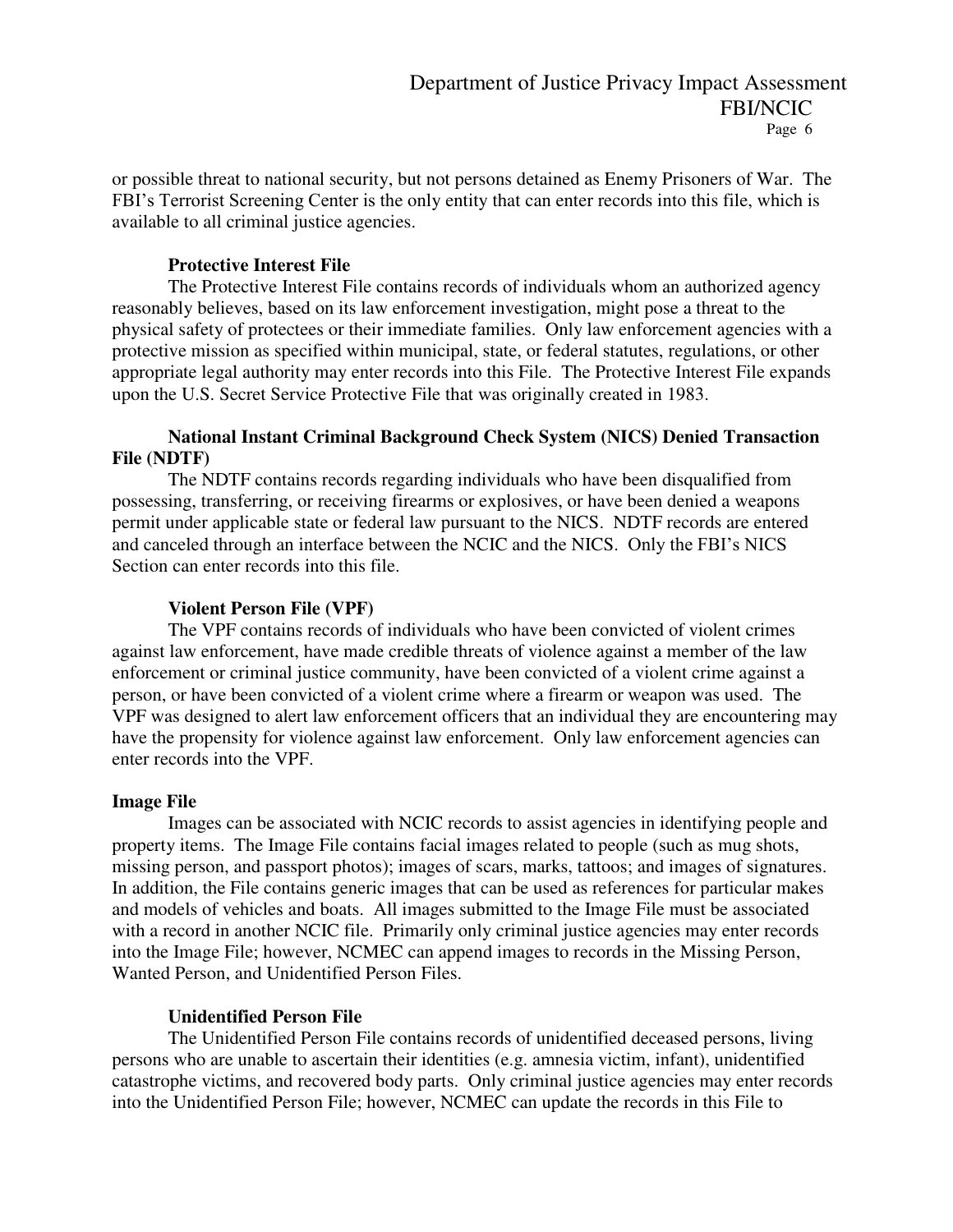indicate it has an interest in an unidentified person. NCMEC can also append images to an Unidentified Person record.

### **Case Subject List**

The Case Subject List includes biographical information on individuals who are or were, within the last five years, under investigation for a potential nexus to terrorism. Only the FBI can enter records into and receive a query result from this file.

### **2. NCIC Property Files**

The following Files contain information on property. These files may include some personally identifiable information (PII) and other data elements that might be traced back to an individual, such as vehicle identification number, license plate number, serial number, and information about the property owner, such as name, as well as an owner applied number, which is a number that is provided by a person for a vehicle which the person has built. All the NCIC Files include a miscellaneous field that can be filled with any information including additional PII. Generally, all criminal justice agencies can enter records into the property files. All authorized NCIC users have query access to the property files.

### **Article File**

The Article File contains records of any stolen item valued at \$500 or more; records of all property taken, regardless of value, if the aggregate value taken in one theft exceeds \$5,000; records of property taken, regardless of value, if the investigation indicates interstate movement of the property; records of property taken in which the seriousness of the crime indicates that the investigating agency should enter a record for investigative purposes; or records of lost Public Safety, Homeland Security, or Critical Infrastructure items of identification. The information kept within this File includes the brand name, model, serial number, and an owner applied number (if applicable) of the property listed. Only criminal justice agencies can enter records into the Article File.

### **Gun File<sup>3</sup>**

 $\overline{a}$ 

The Gun File contains records of stolen weapons; recovered (abandoned, seized, or found) weapons; lost or missing weapons; or weapons that have been used in the commission of a felony. The information contained in this File includes the serial number, caliber, make, type, and model of the weapon listed. Only criminal justice agencies can enter records into the Gun File.

<sup>&</sup>lt;sup>3</sup> For NCIC purposes, a gun is defined as any weapon, including a starter gun, which is designed to or may be readily converted to expel a projectile by air, carbon dioxide, or the action of an explosive. Included in this definition are antique guns; cannons; machine guns; pistols; rifles; shotguns; the frame or receiver of any such weapon; any firearm muffler or firearm silencer; destructive devices such as grenades, mines, missiles, and rockets; and disguised guns such as knife guns, pen guns, belt buckles, and cane guns. Ball bearing (BB) guns are excluded and should be entered in the Article File.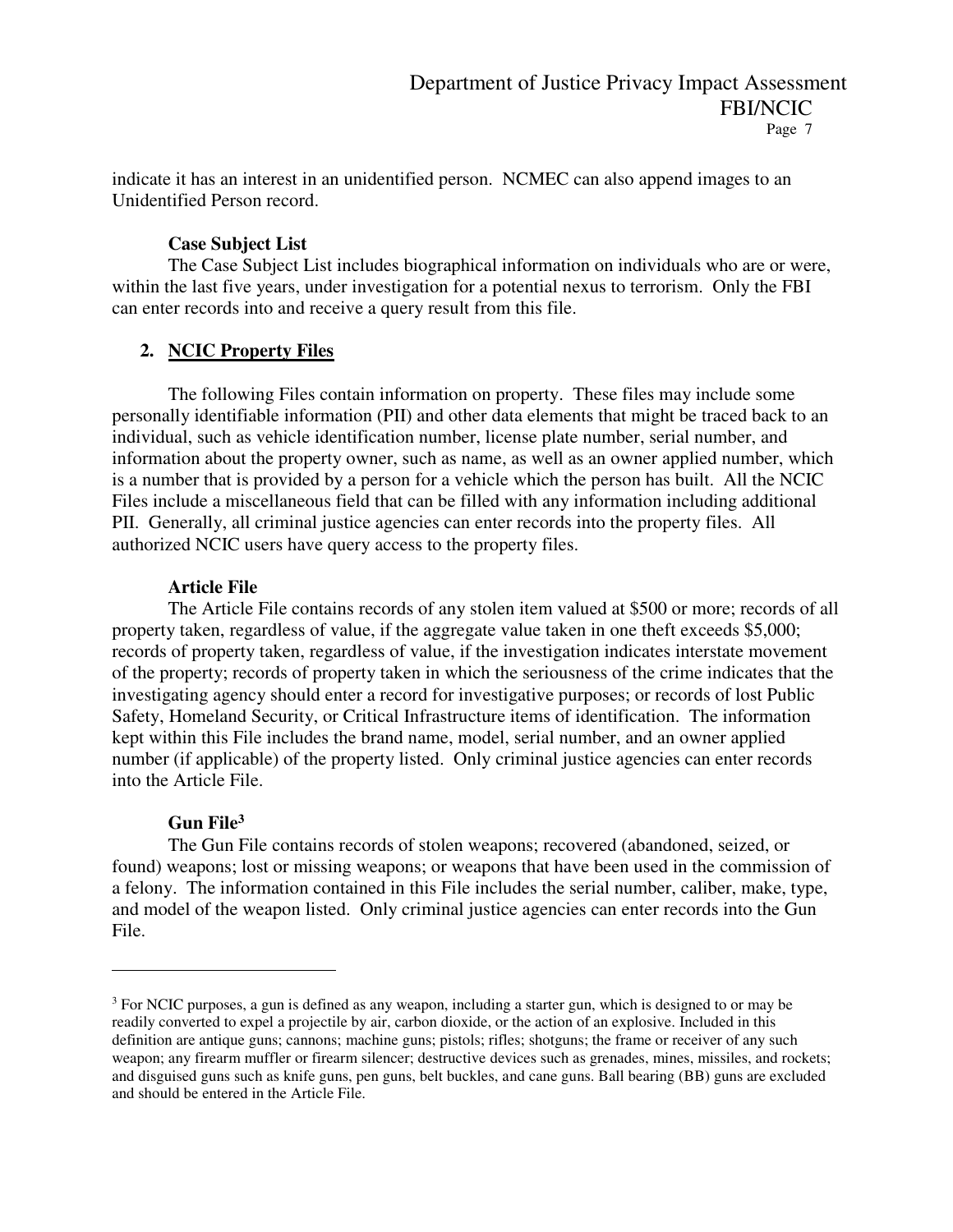### **License Plate File**

The License Plate File contains records of stolen license plates. The information contained in this File includes the license plate number, the State in which the license plate was issued, the year the license plate was issued, and the type of license plate (e.g. passenger automobile, motorcycle, trailer, truck, aircraft, antique automobile, bus, commercial vehicle, dune buggy, farm vehicle). Only criminal justice agencies can enter records into the License Plate File.

### **Vehicle File**

The Vehicle File contains records of stolen vehicles, vehicles used in the commission of a felony, or vehicles that a law enforcement agency seizes based upon a federally-issued court order. The information contained in this File includes the vehicle identification number, vehicle make, vehicle model, vehicle style, vehicle color, vehicle year, owner applied number (if applicable), and license plate number. Only criminal justice agencies can enter records into the Vehicle File.

#### **Securities File**

The Securities File contains records of securities that were stolen, embezzled, used for ransom, or counterfeited. Securities are identified as currency and documents or certificates that are evidence of debt or ownership of property or documents that represent subscription rights. Examples of securities include Federal Reserve notes, warehouse receipts, traveler's checks, money orders, stocks, and bonds. The following is mandatory information contained in this File: type of security, value amount of the security, serial number, the name of the issuer, and the name of the owner. The file may also include the date the security was issued, the owner's social security number, and whether the submitting agency has marked the security as being counterfeit or used for ransom or bait. Only criminal justice agencies can enter records into this File.

### **Boat File**

The Boat File contains records of stolen boats. The File contains the following information: originating agency identifier, agency case number, date of theft, the make of the boat, and the year the boat was manufactured. Only criminal justice agencies can enter records into this File.

### **Vehicle/Boat Part File**

The Vehicle/Boat Part File contains records of stolen component parts from a vehicle or boat or stolen ownership documentation such as titles. The file includes the following information: brand name, serial number, and owner applied number. Only criminal justice agencies can enter records into this file.

### **Originating Agency Identifier (ORI) File**

Agencies must have an ORI in order to access the NCIC. The ORI File contains contact information (such as an agency's address and telephone number) for agencies and their associated ORIs.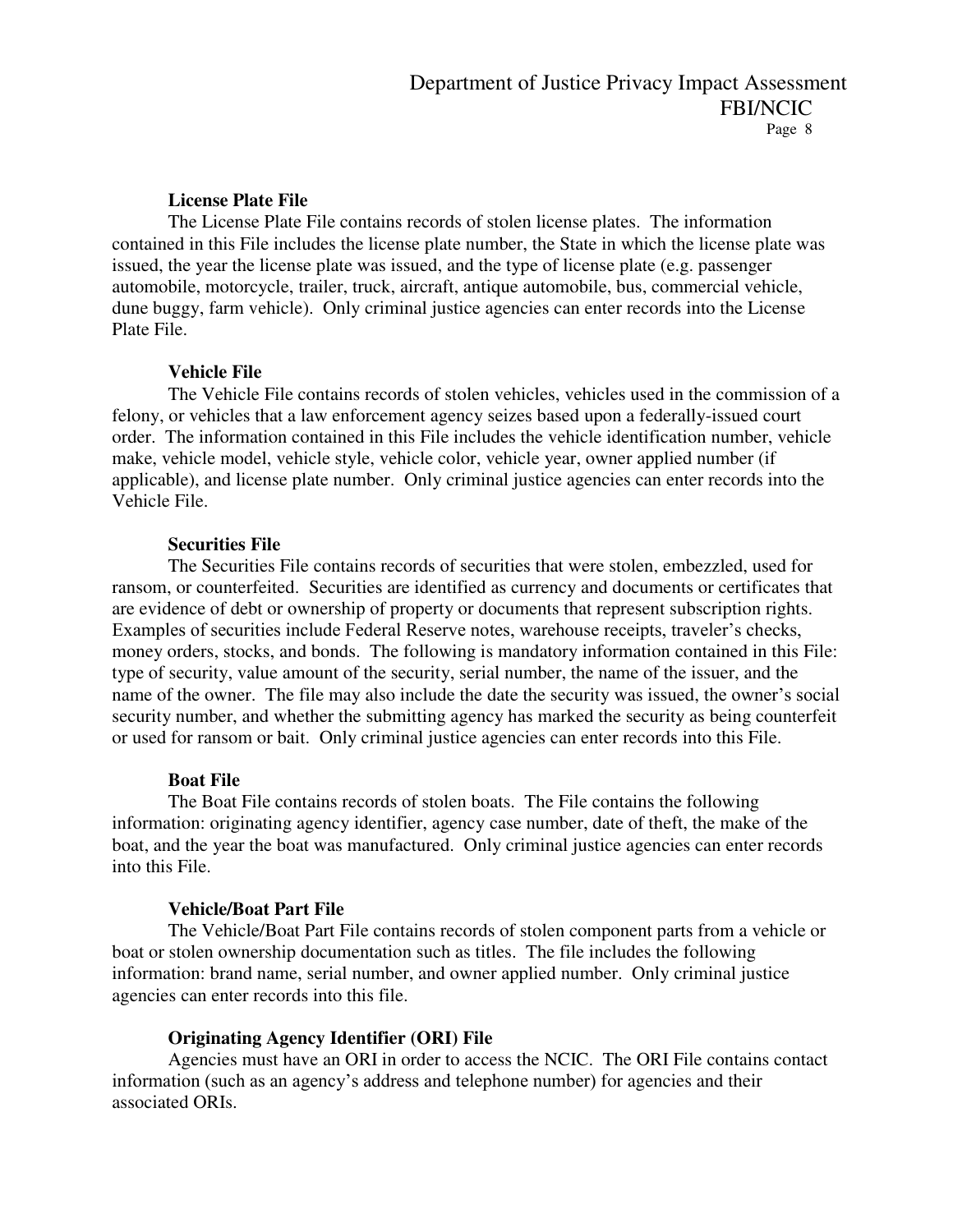### **3. Other Information in the NCIC**

 $\overline{a}$ 

In addition to active records in the designated files above, the NCIC maintains retired records, which are records removed from the active NCIC Files and not returned through general queries of the NCIC. Retired records are records that have been cleared or canceled, or have expired. An agency clears or cancels a record when the purpose for entering the record has been resolved (e.g. a missing person has been found; a warrant has been executed; a stolen article has been recovered), or the record is inaccurate, invalid, or has been expunged. Expired records are records for which the retention period has expired or that have been removed from active status because they were not validated. Although retired records are still generally available to all NCIC authorized users for historical reference after the records have expired, cleared, or cancelled from the active NCIC files, they are only directly accessible and searchable by FBI personnel and CJIS Systems Agencies (CSAs).<sup>4</sup> For criminal justice purposes, general NCIC users may request that authorized FBI staff or CSAs search these records. Retired Records contain the same information as entries in active NCIC Files.

The Protection Order File and the National Sex Offender Registry also contain inactive records. Inactive records are a subset of retired records still accessible to authorized NCIC users via a direct query of the Protection Order File or National Sex Offender Registry. In the Protection Order File, inactive records are records for which the expiration date has passed, records which have not been validated, and records that have been cleared by the entering agency. The system maintains expired and cleared Protection Order File records in an inactive status for the remainder of the year in which the record was cleared or expired plus five years, after which they are retired and no longer generally accessible to NCIC users. Inactive records in the NSOR are records that have been cleared by the entering agency and expired records. Inactive records remain in the NSOR indefinitely, unless they are cancelled by the entering agency. Once canceled, NSOR records are retired and no longer generally accessible to NCIC users. All authorized NCIC users may retrieve inactive records from the Protection Order File and the NSOR by directly querying the Protection Order File or the NSOR. A general query of the NCIC will not return inactive records from the NSOR or Protection Order File unless the query contains the NCIC number<sup>5</sup> assigned to the record.

The NCIC also maintains a copy of the Bureau of Alcohol, Tobacco, Firearms, and Explosives (ATF) Violent Felon File, which contains information on individuals with three or more convictions for a violent felony or serious drug offense as defined by 18 U.S.C. 924(e). This information, which was entered into the ATF Violent Felon File between 1992 and 1998, is held outside of the regular NCIC Files and is only directly available to FBI NCIC users and

<sup>&</sup>lt;sup>4</sup> A CSA is a duly authorized state, federal, international, tribal, or territorial criminal justice agency on the CJIS network providing statewide (or equivalent) service to its criminal justice users with respect to the criminal justice information from various systems managed by the FBI CJIS Division. In federal agencies, the CSA may be the interface or switch to other federal agencies connecting to the FBI CJIS Systems.

<sup>5</sup> Also known as a "NIC" number, the NCIC number is a unique number assigned by the NCIC to each NCIC record.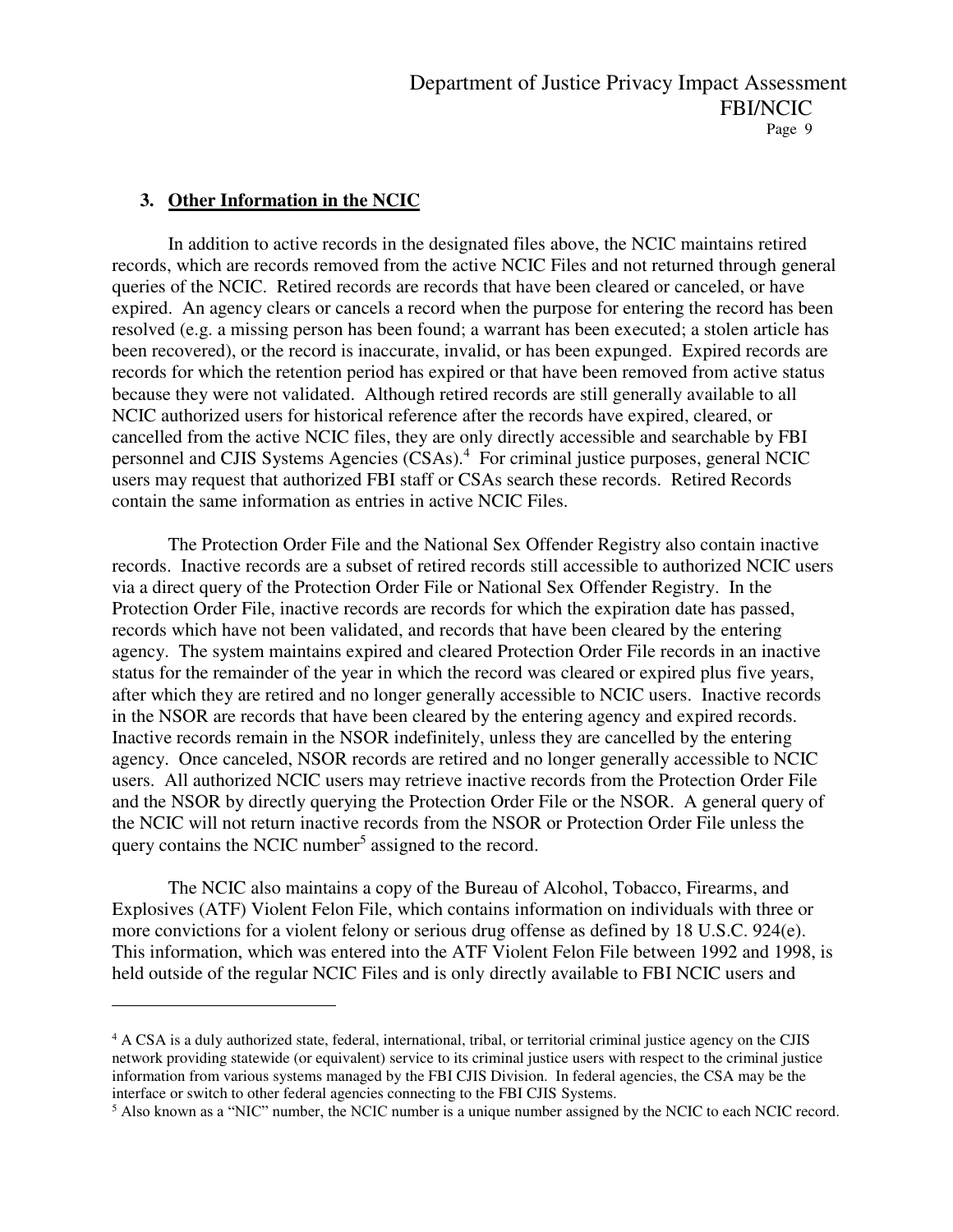### CSAs.

 In addition to the specific files described above, the NCIC contains a series of tables and charts that are used for system administration purposes. The majority of the NCIC tables are comprised of data elements included in the above described files. For example, the license plate table includes license plate number information from all of the above files. However, certain tables also include biographic identifiers for individuals not contained in the above designated files. For instance, the investigative subjects of interest table includes subjects or vehicles associated with active FBI investigations. This table is maintained for internal FBI purposes. Only the FBI has access to this table.

 The NCIC also maintains tables of individuals who are subject to continuous evaluation or who are subject to ongoing suitability determinations for federal benefits. These tables include individuals required by statute, executive authority, or other legal authority to undergo continuous revetting to maintain employment or security clearance with a federal agency. These tables also include individuals who have provided their information to federal agencies for the purposes of immigration benefits or other government benefits which require ongoing suitability determinations (*e.g.* Trusted Traveler programs). Programs, such as Customs and Border Protection's Trusted Traveler Program, require their registered participants to be checked against the NCIC daily for new information that may impact one's eligibility in the program. Maintaining these tables within the NCIC lessens the administrative burden on federal agencies by automatically checking individuals required to undergo continuous evaluation or ongoing suitability determinations against added and updated NCIC information. The tables reduce the NCIC transaction workload of those queries that were being repeated daily.

Additional NCIC tables include information about individuals associated with the circumstances, investigation, and entering of NCIC records, such as governmental contacts, investigators, lab examiners, court and supervised release personnel, agency points-of-contact, law enforcement officers, and national security personnel.

 The NCIC System also creates and maintains a Transaction Log, which the NCIC System Administrators monitor and review on a regular basis to detect misuse of system data and to trouble shoot system errors and problems. The Transaction Log contains all transactions that enter, update, query, or access the records described above; rejected transactions; and system administrative messages. Search criteria from transactions initiated by the NICS is not logged. Similarly, biographic descriptors from individuals subject to continuous evaluation are not maintained in the transaction logs. FBI staff can search the Transaction Log for validation, audit, misuse, and criminal justice purposes. Criminal justice agencies may request a search of the transaction log for active investigations.

 The NCIC maintains a non-operational environment (NOE). Users may access the NOE for user training or software development purposes. The NOE does not contain actual NCIC data, only test transactions. *(d) Access to the NCIC*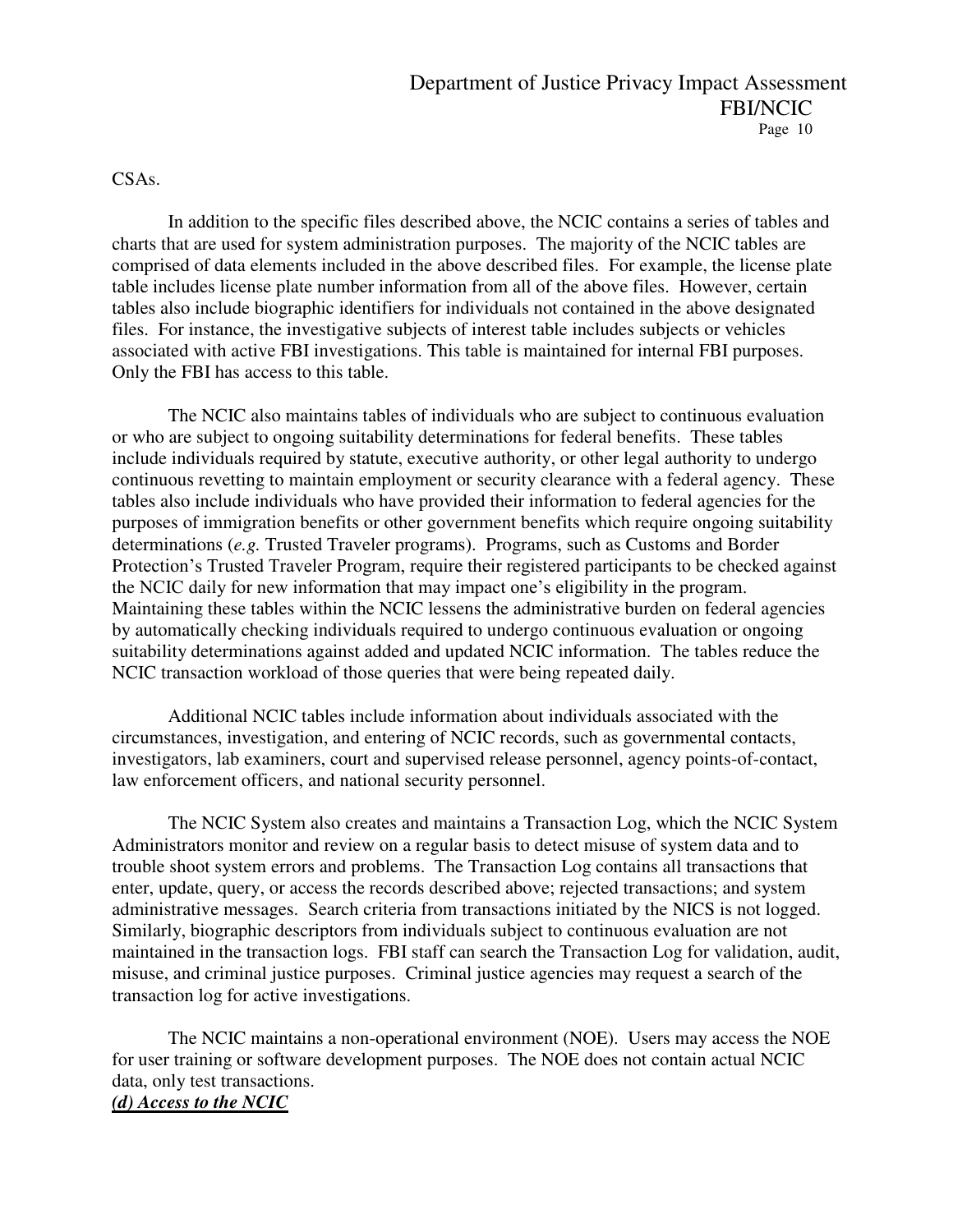NCIC users access the NCIC through regional and/or state computer systems or, in some cases, through a direct line to the NCIC system. Information maintained in the NCIC is readily accessible for authorized purposes by authorized users via text-based queries (i.e., using names and other descriptive data). Authorized purposes for accessing the NCIC include apprehending fugitives, solving crimes, combating acts of terrorism, locating missing persons, locating and returning stolen property, protecting individuals during declared emergency situations, protecting victims of domestic violence, monitoring registered sex offenders, performing background checks for firearms, explosives, and weapon-related permits, and enhancing the safety of law enforcement officers. Not all NCIC users have access to all NCIC data. NCIC data is made available to different users in different ways, depending on the nature of the user and the nature of the data. Each using entity is assigned an ORI unique to the entity. Each using entity may only access the types of information for the purposes that have been authorized for the particular entity. Such access is strictly controlled and audited by CSAs and the CJIS Division.

**FBI NCIC program users<sup>6</sup>** have access to all information within the NCIC and have the capability to perform "offline searches" of the NCIC. Offline searches are enhanced capability searches not limited to the specific retrieval parameters available to general NCIC users; rather, offline searches allow select users to retrieve information from the NCIC using any data field within the NCIC. NCIC system administrators have role based access to the NCIC system to provide operational control, system administration, maintenance, and development of functions to support the NCIC operations. Access to select system tables and logs is further restricted to only a subset of authorized FBI users.

The CJIS Audit Unit (CAU) conducts compliance audits of CSAs and a sample of agencies serviced by each CSA, as well as ad hoc audits based on reports of violations. The CAU has access to all information within the NCIC.

In general, criminal justice agencies have read and write terminal access to NCIC files, which may include the ability to make additions and changes to the records they have provided to the system. In contrast, noncriminal justice agencies and nongovernmental entities generally will have limited access to the NCIC, such as query-only access to selected portions of the NCIC. Access to the records in the NCIC is determined by the user's FBI assigned ORI. All entities using the NCIC system are required to sign a user agreement agreeing to abide by the *CJIS Security Policy*. The CJIS Division's NCIC Operations and Policy Unit (NOPU) reviews requests for ORIs to access the NCIC under the authority of Title 28, United States Code, Section 534, and Title 28, Code of Federal Regulations (CFR) § 20.3(g) and § 20.3(b). Once received, a request is reviewed pursuant to federal law, regulations, and policies to determine if the requesting agency is eligible to access the NCIC. If the agency is eligible for access to the NCIC, NOPU assigns an ORI controlling the types of information to which the agency can have access. All ORIs are validated on a biannual basis by the appropriate CSA to confirm all

 $\overline{a}$ 

<sup>6</sup> FBI NCIC program users include CJIS Division personnel in the Investigative and Operations Assistance Group (IOAG), and the NCIC Operations and Policy Unit (NOPU), Global Law Enforcement Support Section.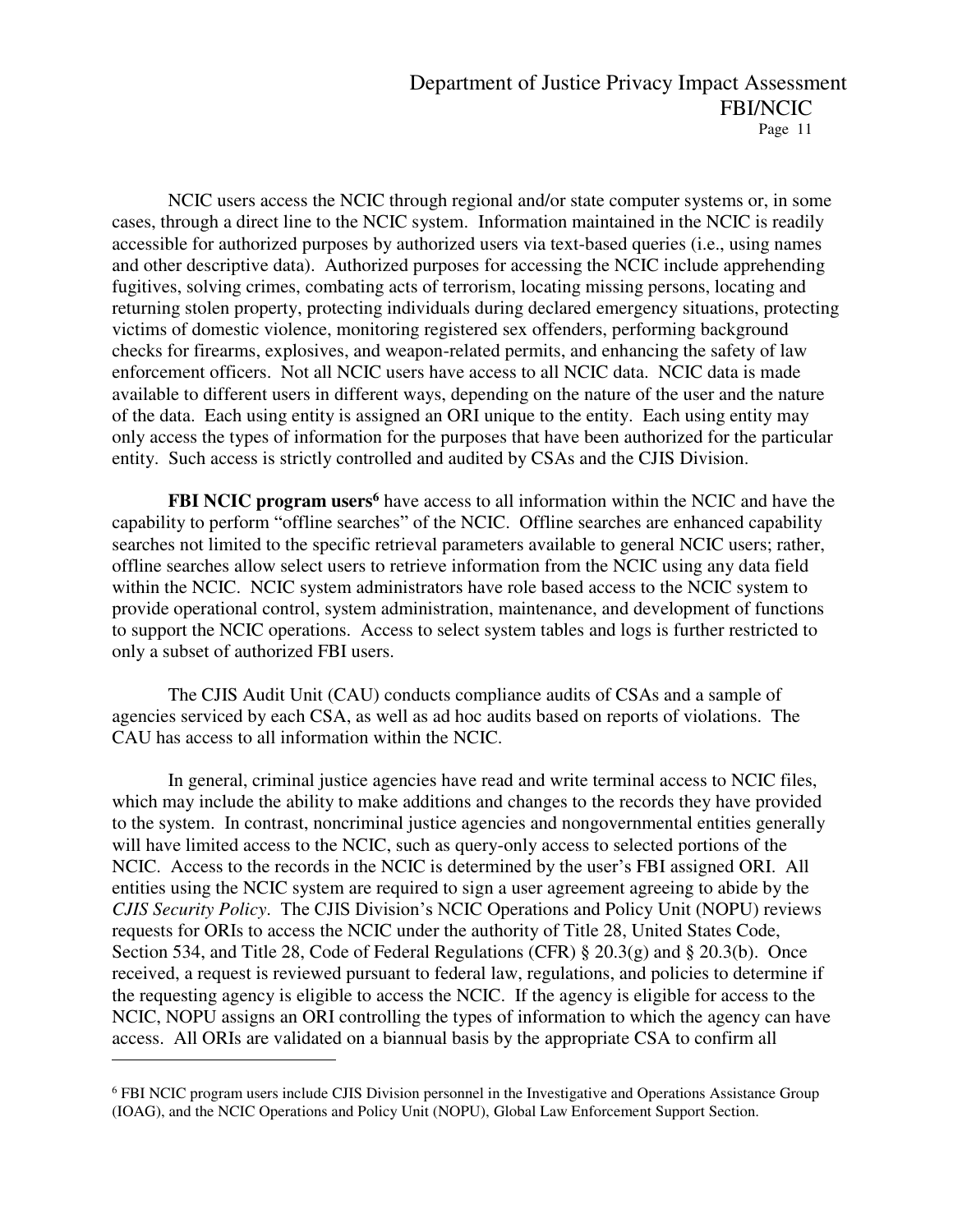information associated with each ORI is current and accurate and to confirm the agency is still authorized access the NCIC. There are two basic types of ORIs: full access and limited access.

Full Access ORIs may be granted to criminal justice and other authorized agencies for criminal justice purposes as defined in 28 CFR Part 20. Criminal justice agencies, as defined in 28 CFR § 20.3(g), include courts and any governmental agency (or subunit thereof) that performs the administration of criminal justice pursuant to a statute or executive order, and which allocates a substantial part of its annual budget to the administration of criminal justice.<sup>7</sup> The "administration of criminal justice" means the performance of any of the following activities: detection, apprehension, detention, pretrial release, post-trial release, prosecution, adjudication, correctional supervision, or rehabilitation of accused persons or criminal offenders. The administration of criminal justice includes criminal identification activities and the collection, storage, and dissemination of criminal history record information. 28 CFR § 20.3(b). Criminal justice purposes also include screening visitors to critical infrastructure facilities, maintaining site security for criminal justice facilities and military installations, and performing background checks on employees/applicants for employment of criminal justice agencies. Examples of criminal justice agencies include local, state, tribal, federal, and Canadian law enforcement agencies, courts,<sup>8</sup> probation and parole, prosecutors, and correctional facilities.<sup>9</sup> Criminal justice and other authorized agencies with full access ORIs have read and write terminal access to NCIC Files, which includes the ability to enter and make additions and changes to records they have provided in the system. Unless stated otherwise above, agencies with full access ORIs can access all information in the NCIC Files.

Noncriminal justice governmental agencies or private contractors which perform dispatching functions or data processing/information services for criminal justice agencies may also receive a full access ORI if they have an interagency agreement with a criminal justice agency or an executive order, statute, or regulation has delegated dispatching functions or data process/information services for a criminal justice agency to the noncriminal justice agency. In such cases, the noncriminal justice agency has the same access as the criminal justice agency for which it is performing tasks. Governmental regional dispatch centers and nongovernmental railroad or campus police departments with arrest powers may also receive full access ORIs.

**Limited Access ORIs** are provided to authorized noncriminal justice agencies and authorized nongovernmental entities which have a need to access portions of the NCIC based on their responsibilities as defined in regulation or statute. Limited access ORIs provide access to selected portions of the NCIC based on the entities' needs. Examples of entities with limited access ORIs and the information they can access include:

Designated federal agencies required to complete security clearance background

 $\overline{a}$ 

<sup>&</sup>lt;sup>7</sup> The phrase "allocates a substantial part" has been interpreted to mean more than 50 percent of an agency's annual budget.

<sup>&</sup>lt;sup>8</sup> Courts that hear only civil cases are not considered criminal justice agencies.

<sup>9</sup> Facilities that house only juveniles who are not involved in the criminal justice process but who are orphaned or declared incorrigible are not considered criminal justice agencies.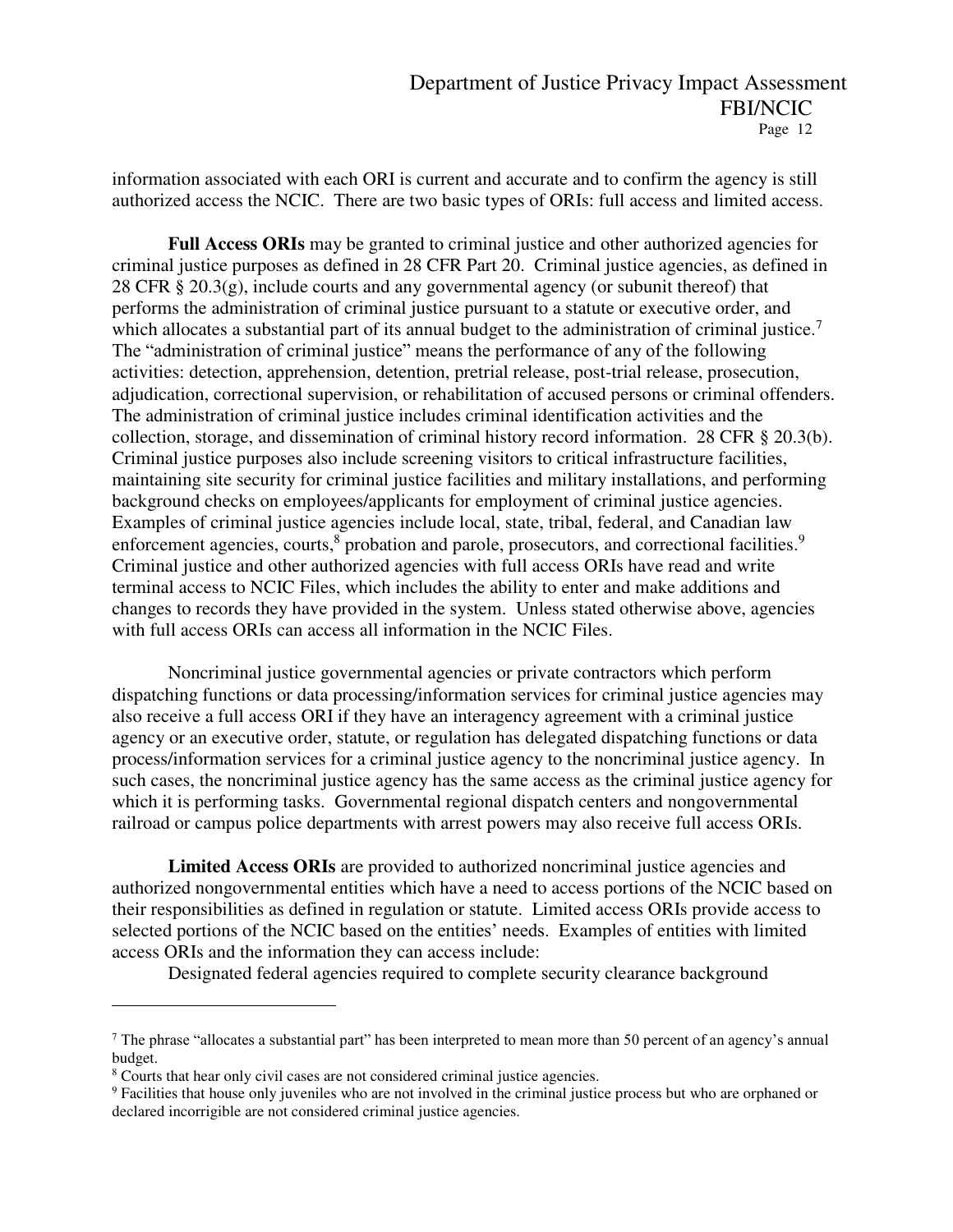investigations under the Security Clearance Information Act, 5 U.S.C. 9101, have query access to all files in the NCIC. In addition, designated federal agencies may add individuals to the continuous evaluation table discussed above.

Governmental Social Service agencies with child protection responsibilities have query access to all the files in the NCIC. *See* Adam Walsh Child Protection and Safety Act of 2006, Public Law 109-248, section 151.

The NCMEC, a nongovernmental, noncriminal justice agency set up by a government grant to aid the parents of missing and exploited children, has access to the Unidentified Person, Missing Person, Wanted Person, Image, and Vehicle Files. In addition to query access to these files, NCMEC can modify a record to indicate that it has an interest in the record. NCMEC can also append images to records in the Wanted Person, Missing Person, and Unidentified Person Files. *See* Adam Walsh Child Protection and Safety Act of 2006, Public Law 109-248.

Nongovernmental agencies (or subunits thereof) with regularly employed police officers with full police powers pursuant to state law and which allocate a substantial part of their annual budget to the administration of criminal justice, such as private campus, hospital, or railroad police departments, may have query and enter/modify access to the NCIC Protective Interest, Violent Person, Wanted Person, Missing Person, active Protection Order, and stolen property files.

Governmental regional dispatch centers that provide communication services to criminal justice agencies may have query and enter/modify access to the Protective Interest, Violent Person, Wanted Person, Missing Person, active Protection Order, and stolen property files.

The National Insurance Crime Bureau, a nongovernmental, nonprofit agency that acts as a national clearing house for information on stolen vehicles, has limited access to the Vehicle, Boat, License Plate, and Vehicle/Boat Part files.

Noncriminal justice governmental department of motor vehicles or driver license registries with an essential need may have query access to the Wanted Person, Missing Person, Unidentified Person, License Plate, Vehicle, and Vehicle/Boat Part Files.

The International Justice and Public Safety Information Sharing Network (also known as Nlets), a nongovernmental, nonprofit agency which provides computer-controlled message switching to local, state, and federal agencies, has query access to the ORI file.

Civil courts have query and enter/modify access to the Wanted Person and Protection Order files for use in domestic violence and stalking cases.

Child support enforcement agencies have query and enter/modify access to the Wanted Person, Missing Person, and Protection Order Files.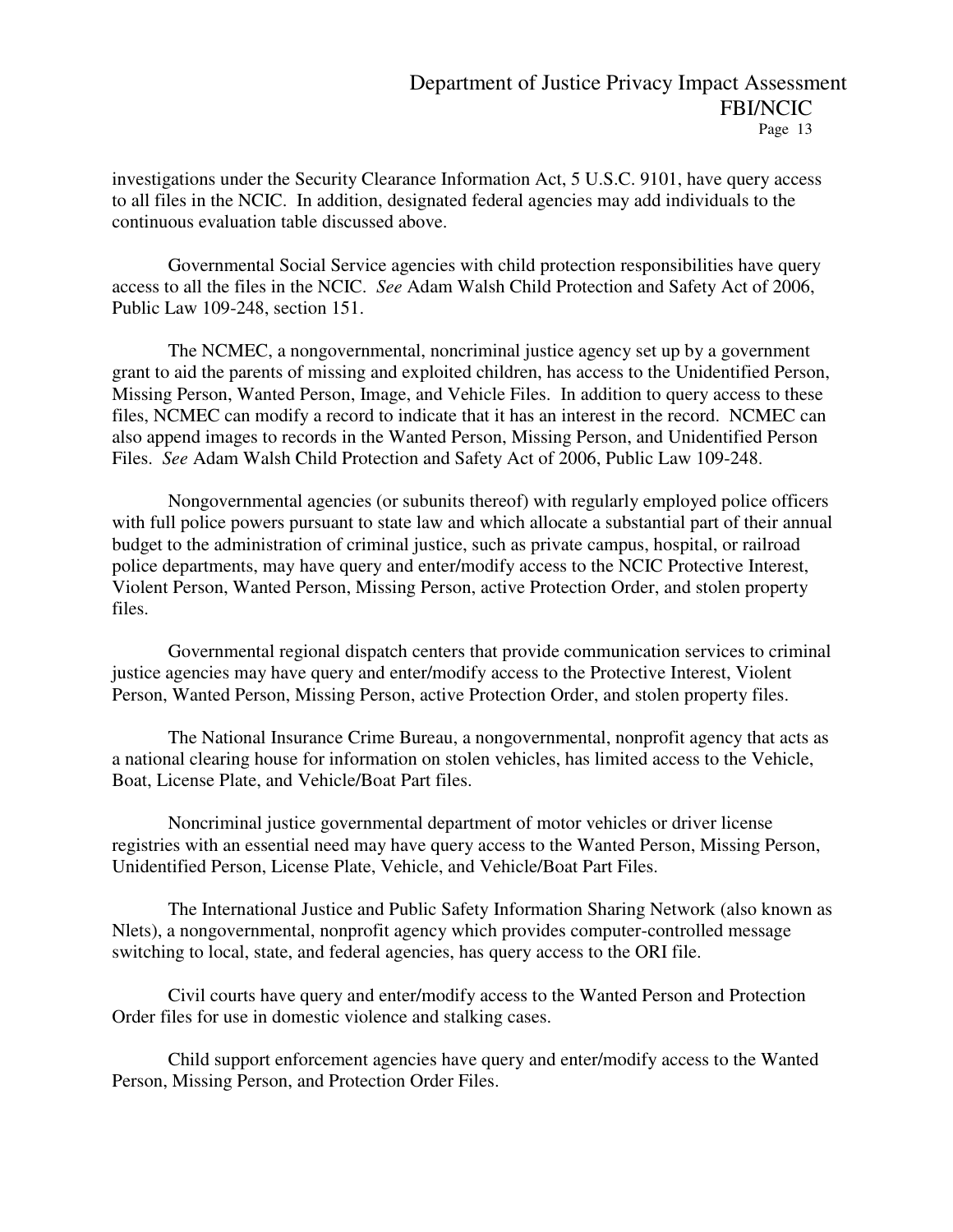Authorized governmental agencies, e.g., agencies affiliated with the Department of Children and Family Services, have query access to the Wanted Persons file and may conduct name inquiries of the Interstate Identification Index (III) for the emergency placement of children in limited instances when the primary caretaker is unavailable if the state has a qualifying statute under Pub. Law 92-544.

The United States Citizenship and Immigration Services has query access to all files in the NCIC.

The Department of Justice's (DOJ) USNCB INTERPOL users have query and enter/modify access to the Foreign Fugitive File. They have query only access to all other NCIC Files. Through the USNCB INTERPOL, foreign INTERPOL National Central Bureaus (NCB) can query the NCIC; however the only information returned is whether there is a potential match (red light/green light) to the information queried. Only the USNCB INTERPOL directly shares NCIC information with foreign INTERPOL NCBs.

Noncriminal justice medical examiners, coroners' offices, and state noncriminal justice missing person clearinghouses have query and enter/modify access to the Missing Person and Unidentified Person files.

Approved Public Housing Agencies for the Department of Housing and Urban Development have query access to all files in NCIC.

Additional authorized agencies may receive access to select portions of NCIC as set forth in applicable laws. Any agency with an assigned ORI may query the ORI file. All agencies with an assigned ORI are subject to audit by their CSA and/or the CJIS Audit Unit (CAU). The CAU conducts triennial NCIC audits of each CSA to include a sample of local agencies within its jurisdiction. The audit assesses the performance of the CSA in administering NCIC access and services. This is accomplished through a review of administrative policies and data quality procedures at the CSA and its local agencies. The CAU also conducts Information Technology (IT) Security audits to assess compliance with the *CJIS Security Policy* for agencies accessing NCIC. The *CJIS Security Policy* provides a baseline of security requirements including, but not limited to, personnel and physical security, access, use, and dissemination for all CJIS systems. CSAs are also required to conduct triennial NCIC and IT Security audits of all agencies within their jurisdiction that access NCIC.

CSAs assume responsibility for and enforce system security with regard to all other agencies in a specific state or territory. CSAs are responsible for conducting their own compliance audits of the criminal and noncriminal justice agencies within the CSA's user community. CSAs have access to all active and inactive files. In addition, CSAs can retrieve retired records and transaction logs through offline searches.

 In addition to the agencies described above that have direct access to the NCIC, the FBI also provides extracts of NCIC information to criminal justice agencies, private companies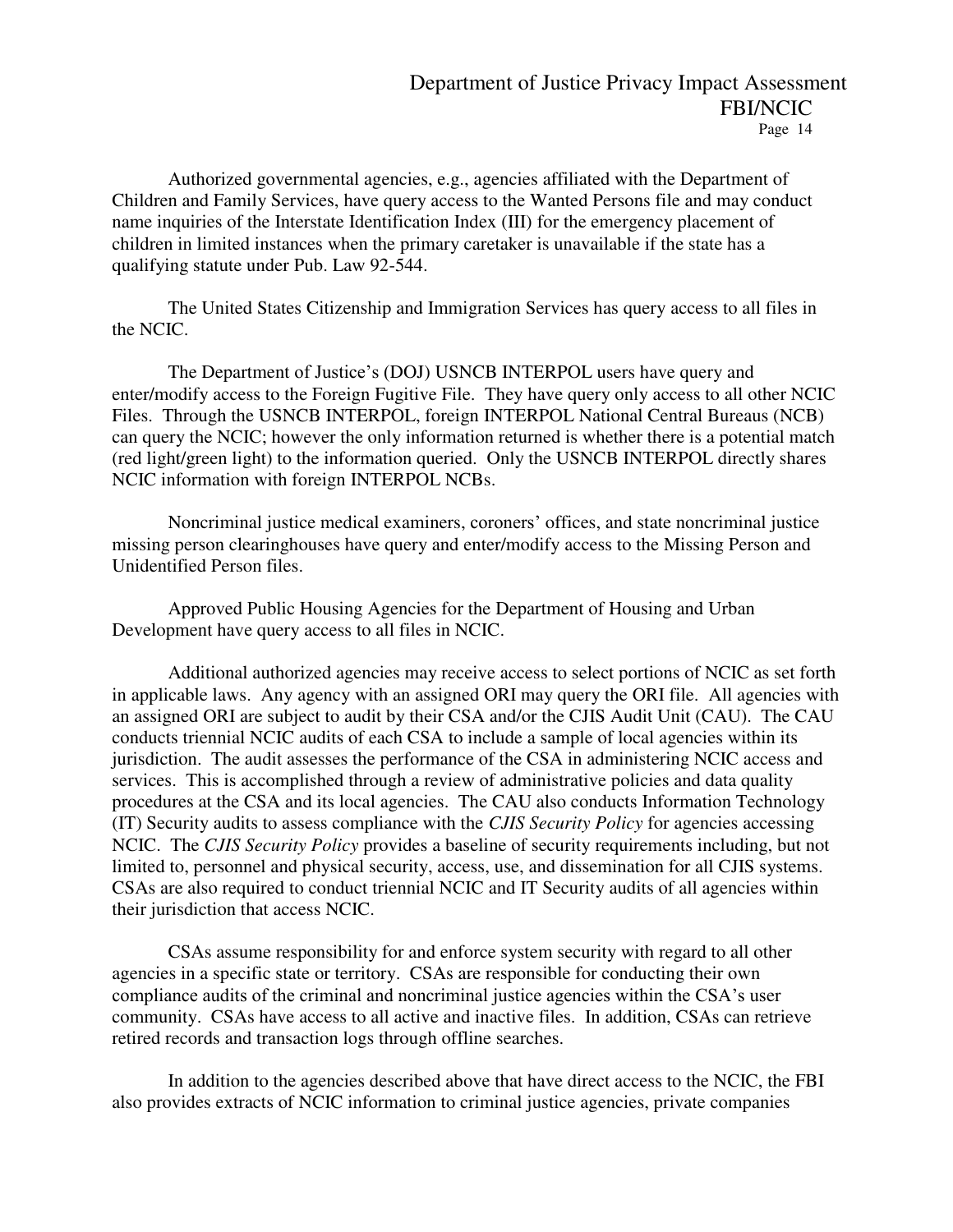involved in the administration of criminal justice, and noncriminal justice and nongovernmental agencies with legal authority to receive certain portions of the NCIC records. Many criminal justice agencies receive an extract of NCIC information consisting of their own submitted records. Criminal justice agencies use the extracted information for system synchronization – to ensure that the records in the agency's system match the records the agency has submitted to the NCIC. Other entities receive extracts of specific NCIC files. For example, the Housing of Urban Development receives an extract of the Wanted Person File and an extract of the NSOR file twice a year. To vet applicants for passports and visas, the Department of State receives a daily extract of the Wanted Person, Supervised Release, Missing Person, and Identity Theft files. All agencies that receive an extract of NCIC information that is not used for system synchronization purposes enter into an Memorandum of Understanding (MOU) with the FBI outlining what NCIC information will be provided, the permissible uses of the NCIC information, a requirement to abide by the NCIC hit confirmation policy, and requirements for disposal of stale NCIC data. Through the MOU process, the CJIS Division works with the FBI's Office of General Counsel to ensure that the entity requesting an extract of the NCIC files is legally authorized to receive the NCIC information in accordance with federal law, regulations, and FBI policies. The CJIS Audit Unit has the authority to audit any entity that receives NCIC information to ensure the appropriate access, use, and dissemination of NCIC information.

 As discussed above, direct access to retired records, the NCIC transaction log, and other information outside the designated NCIC Files is restricted to FBI NCIC users and CSAs. However, criminal justice agencies may request and receive this information from the FBI or their CSAs.

### *(e) Retrieval of Information from the NCIC*

 NCIC users search the NCIC via text-based queries using primarily biographic descriptors (e.g., name, date of birth, gender, driver's license number, agency number). Specific retrieval parameters for each NCIC file category are described below; however, authorized FBI personnel and CSAs have enhanced search capabilities which are not limited to specific retrieval parameters.

 Information is retrieved from the **Vehicle, License Plate, Boat, Gun, Article, Securities, Vehicle/Boat Part, and Image** files with identifying numbers, such as the vehicle identification number, license plate number, serial number, and NIC number. In addition, information may be retrieved from the Securities file with the name and Social Security number of the security's owner.

The person files within the NCIC are retrieved using the following criteria:

Records in the **Wanted Person and Foreign Fugitive Files** are retrieved by a name and one or more of the following numerical identifiers: date of birth, FBI Number/UCN, Social Security number, driver's license number, MNU, or originating agency case number; by a vehicle identification number or license plate number known to be in the possession of an individual in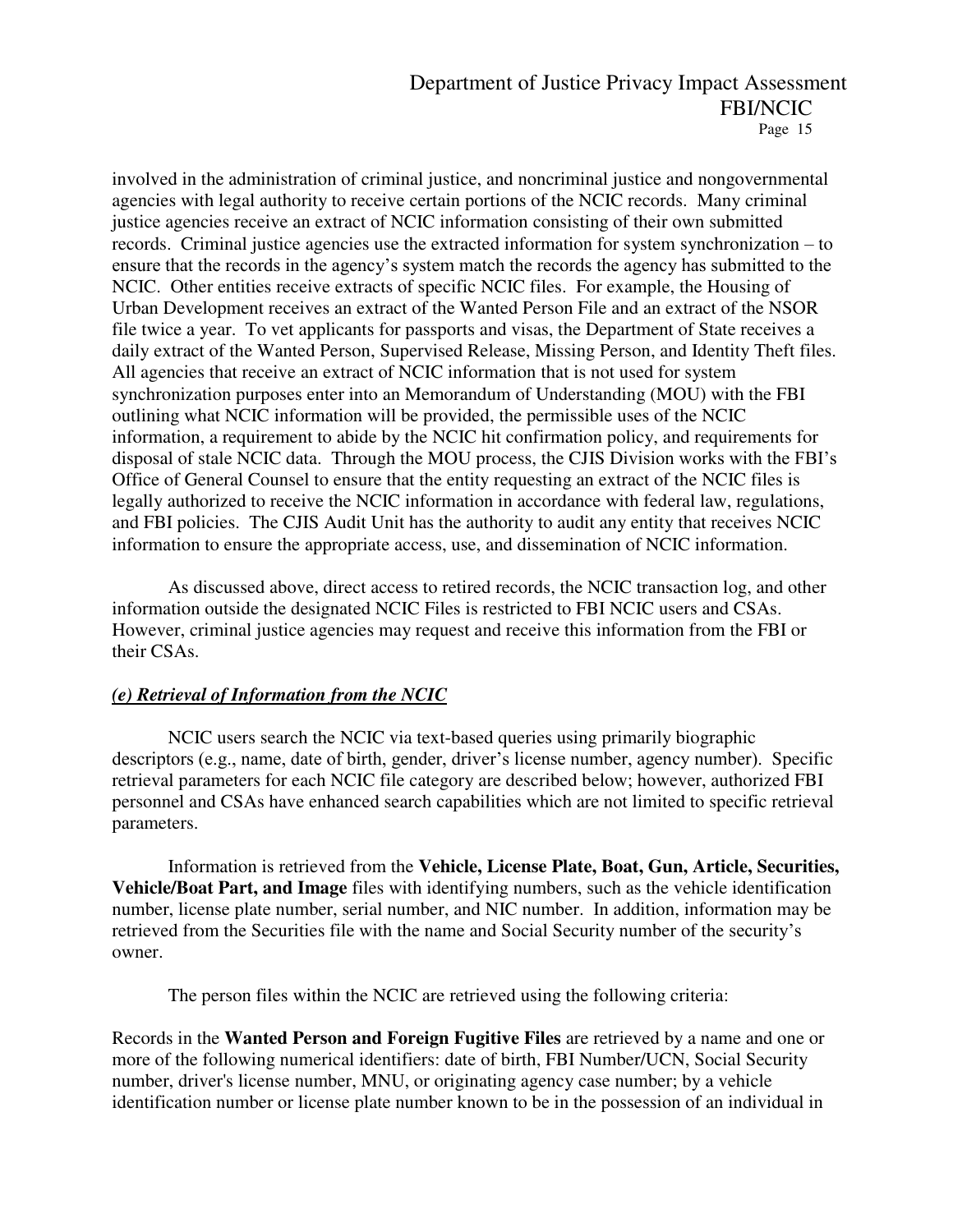the files; by address information; or by a NIC number. A query of the Wanted Person File will also search the Foreign Fugitive, Gang, Identity Theft, Immigration Violator, KST, NSOR, Protection Order, Supervised Release, Protective Interest, and the Violent Persons Files. Inquiries containing vehicle identifiers will also search the License Plate, Vehicle/Boat Part, and Vehicle Files. Inquiries that contain an MNU, Social Security number, or operator's license number will also search the Article File.

Records in the **NSOR File** are retrieved with the same criteria as the Wanted Person file, but can also be retrieved by an Internet identifier such as an email address or username.

Records in the **Protective Interest, Gang, KST, Supervised Release, Case Subject List, Immigration Violator, NICS Denied Transaction, and Violent Person Files** are retrieved using the same criteria as the Wanted Person File, except they cannot be retrieved using address information. Information in the Gang file can also be retrieved by gang code, city, or state.

Records in the **Missing Person File** are retrieved by the same criteria as the Wanted Person File except the records cannot be retrieved by address information. The records in the Missing Person File may also be retrieved by the biographic descriptors of the missing person (age, sex, race, height, weight, eye color, and hair color); and by name and date of birth or Social Security number of a person with information about the missing person, if listed in the missing person record.

Records in the **Protection Order File** are retrieved using the same criteria as the Wanted Person File, except records cannot be retrieved using address information. Additionally, records in the Protection Order File can be retrieved by the protected person's name and one of the following: date of birth, Social Security number, or protection order number.

Records in the **Unidentified Person File** are retrieved by including all of the following descriptors: age, sex, race, height, weight, eye color, and hair color; or by NIC number.

Records in the **Identity Theft File** are retrieved by the same criteria as the Wanted Person File except the records cannot be retrieved by vehicle identification number, license plate number, or address information.

Images within the NCIC can be retrieved from the **Image File** by NIC number or image number included in the associated NCIC record. Images of generic vehicles can be retrieved with the vehicle make, vehicle model, vehicle style, and vehicle year. Images of generic boats can be retrieved with the boat make, boat model, boat style, and boat year.

Records in the **ORI File** can be retrieved by full or partial ORI number.

 Inactive Records have the same retrievability parameters as the active records. ATF Violent Felon, Retired Records, certain Investigative Subjects of Interest records, and Transaction Log Files are retrievable only by FBI staff and CSAs through enhanced search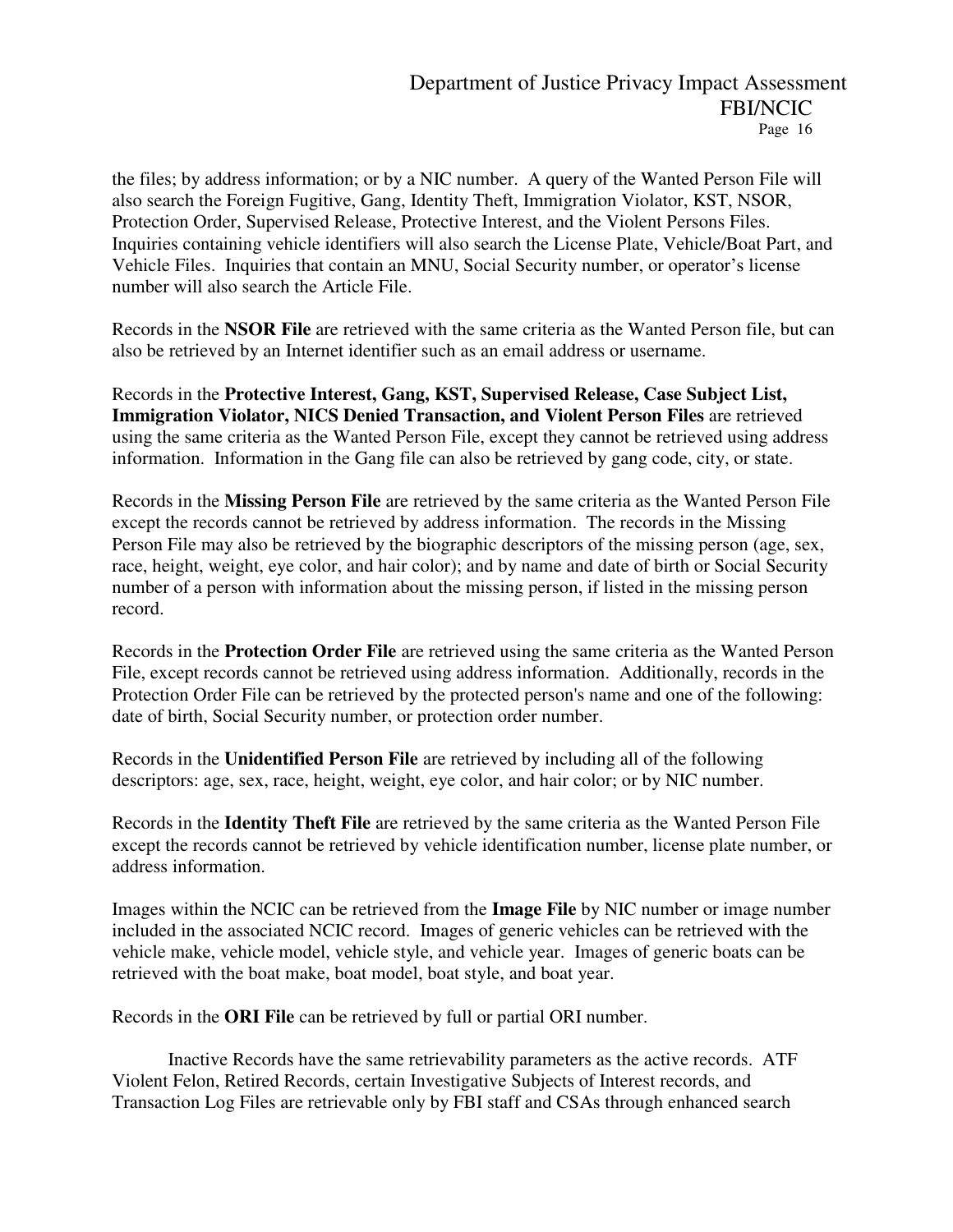capabilities.

### *(f) Transmission of Information to and from the NCIC*

The NCIC provides a direct connection from one point of access in each State, U.S. Territory, Canada, the DOJ's USNCB INTERPOL, and authorized agencies. These access points are computers with NCIC dedicated routers directly wired to the NCIC through secure communication lines. The points of access are controlled and secured by the CSAs, which are required to ensure that access systems comply with the *CJIS Security Policy*. Some of the CSAs have disaster recovery sites that use internet connections under emergency conditions only. Authorized federal users may search NCIC via web interfaces available through the Law Enforcement Enterprise Portal (LEEP).<sup>10</sup> Agencies submit and retrieve records from the NCIC through a series of message keys. Message keys are codes designed to tell the NCIC what action should be taken with the information that is being submitted. For example, the message key "QWA" is used to conduct a search of all person files with the biographical information submitted. Other message keys are used for all functions of the NCIC such as to submit a record into certain NCIC files, to modify records, to clear records, and to send reject messages when a record does not meet the requirements for inclusion in a specific file. If a record-submitting agency sets a notification flag on its record, the record-submitting agency will receive an NCIC message whenever a search hits against its record. The NCIC also includes a delayed inquiry function. Although all queries to the NCIC result in nearly immediate search results sent back to the inquirer, all queries other than queries initiated by NICS are also held in a delayed inquiry status for five days. If a record with matching biographic descriptors is entered or modified within five days of the inquiry, the entering agency and the inquiring agency will receive notice that the record and inquiry contain matching data.

 The NCIC data may be directly accessed by authorized NCIC users by means of remote online electronic queries (also known as message keys) submitted to the NCIC via the dedicated telecommunications channels (i.e., the particular query is being made directly to the NCIC). The NCIC data may also be searched by automated referral of queries made to other authorized interoperable systems when the users of the other systems would also be authorized access to the NCIC (i.e., the particular query is being made to another system which passes the query to NCIC). The results of NCIC searches conducted via interoperable systems are sent to authorized users through the interoperable system. For example, an authorized user could search NCIC information from the National Data Exchange and have NCIC search results display within the National Data Exchange. NCIC's connections with other systems are described below. The NCIC data may also be accessed and retrieved locally by authorized DOJ personnel. Such data may be used for authorized DOJ purposes, and/or may be forwarded to other authorized NCIC users for whom direct access is not available. For example, law enforcement agencies may run NCIC queries for, and provide NCIC information to, child support enforcement agencies that are authorized to have access to the NCIC but do not have their own dedicated NCIC terminal.

 $\overline{a}$ 

<sup>&</sup>lt;sup>10</sup> LEEP has separate privacy documentation.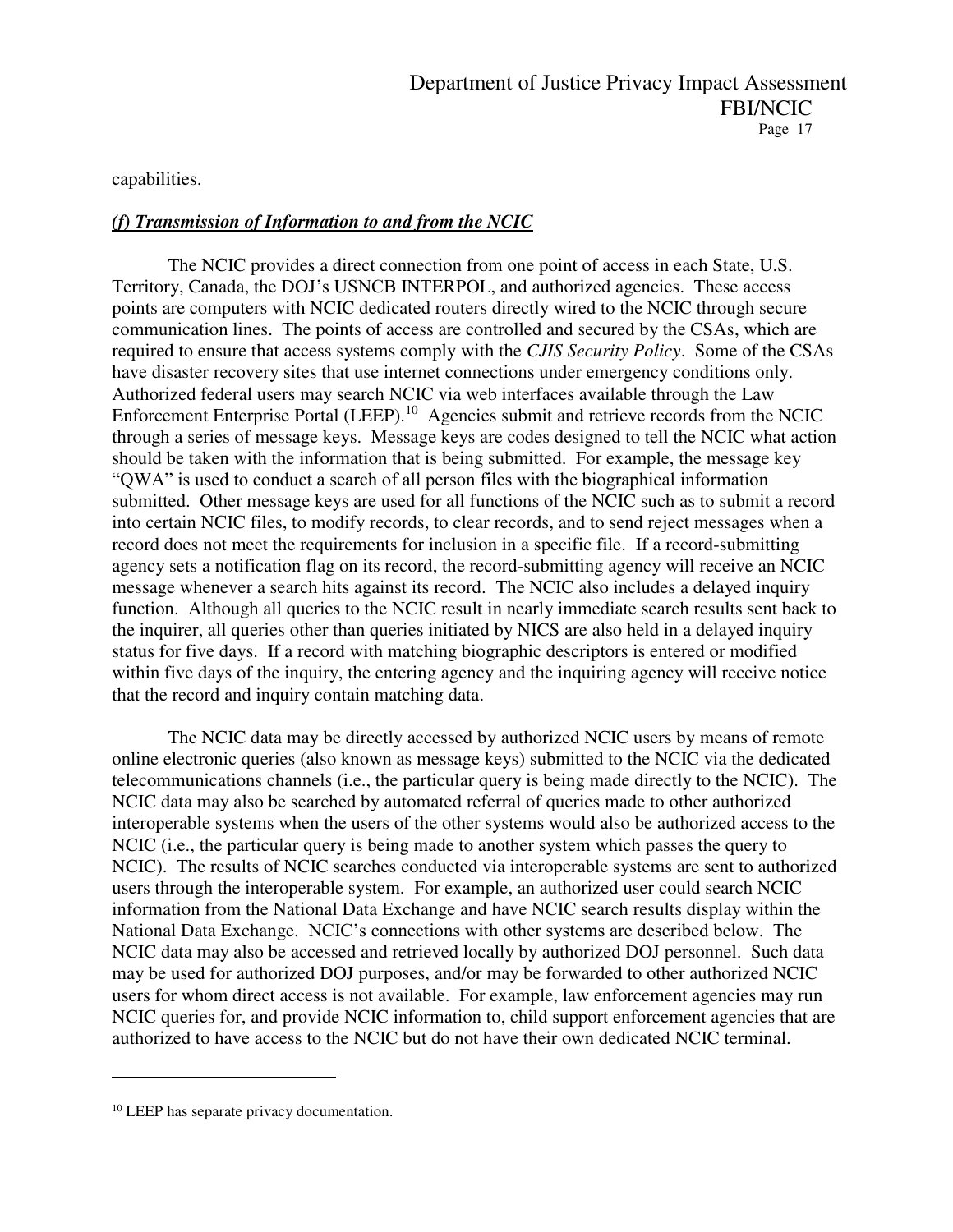### *(g) Connections with Other Systems*

The NCIC has inter-networked connections with the following FBI infrastructure systems which provide information technology (IT) support services to the NCIC: CJIS Shared Enterprise Network (CJIS SEN), CJIS Unclassified Network (CJIS UNet), FBI UNet, and CJIS Enterprise Storage System (ESS).<sup>11</sup> The NCIC provides access to the NGI System through name based queries of the III. The III is a name index which includes all individuals whose criminal history record information is maintained in the NGI. The III Program provides for the decentralized interstate exchange of Identity History Summary records, and functions as part of the NGI System. Only criminal justice agencies may conduct named based searches of NGI via the III.

Information within the NCIC can also be retrieved via the NICS, the National Data Exchange System, and the NGI via a secure, internal CJIS network. For example, if a fingerprint based search on an individual is submitted to NGI, NGI will use the biographic information submitted with the fingerprints to query the NCIC. If the fingerprint submitter is authorized to receive NCIC records, NGI will return the NCIC results to the fingerprint submitter. If the biographic information submitted from NGI matches information in an NCIC record, the NCIC record owner is notified of the match. The NCIC operating manual and code manual are stored on LEEP. LEEP also provides access to multiple NCIC web user interfaces.<sup>12</sup>

### *(h) Type of System*

The NCIC has been categorized as an Information System.

# **Section 2: Information in the System**

# **2.1 Indicate below what information is collected, maintained, or disseminated.**

### **(Check all that apply.)**

 $\overline{a}$ 

| <b>Identifying numbers</b> |  |                    |  |                       |  |  |  |  |
|----------------------------|--|--------------------|--|-----------------------|--|--|--|--|
| Social Security            |  | Alien Registration |  | Financial account     |  |  |  |  |
| Taxpayer ID                |  | Driver's license   |  | Financial transaction |  |  |  |  |
| Employee ID                |  | <b>Passport</b>    |  | Patient ID            |  |  |  |  |
| File/case ID               |  | Credit card        |  |                       |  |  |  |  |

 $11$  The listed FBI infrastructure systems have separate privacy documentation, as necessary.

<sup>&</sup>lt;sup>12</sup> NICS, the National Data Exchange System, NGI, and LEEP all have separate privacy documentation.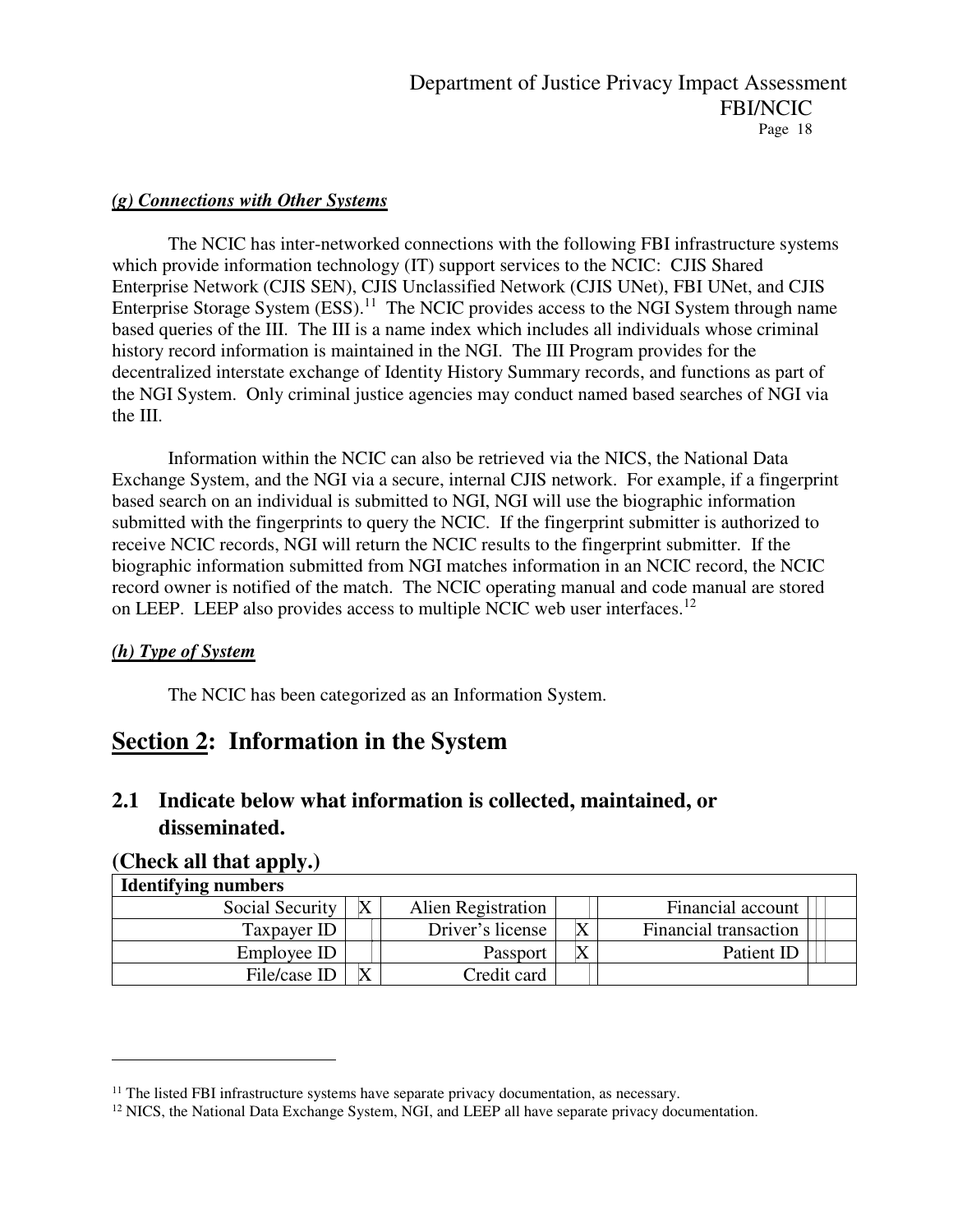Other identifying numbers (specify): MNU, Agency Case Number, License Plate Number, Vehicle Identification Number, State Identification Number; UCN. Other identifying numbers, such as an alien registration number, can be entered into the miscellaneous fields in NCIC as needed for criminal justice identification and use.

| <b>General personal data</b>                                                                  |   |                  |   |                          |   |  |  |
|-----------------------------------------------------------------------------------------------|---|------------------|---|--------------------------|---|--|--|
| Religion<br>Date of birth<br>X<br>Name<br>X                                                   |   |                  |   |                          |   |  |  |
| Maiden name                                                                                   | X | Place of birth   | X | Financial info           |   |  |  |
| Alias                                                                                         | X | Home address     | X | Medical information      |   |  |  |
| Gender                                                                                        | Χ | Telephone number | Χ | Military service         |   |  |  |
| Age                                                                                           | Χ | Email address    | Χ | Physical characteristics | X |  |  |
| Race/ethnicity                                                                                | X | Education        |   | Mother's maiden name     |   |  |  |
|                                                                                               |   |                  |   |                          |   |  |  |
|                                                                                               | X |                  |   |                          |   |  |  |
| Other general personal data (specify): Riographic descriptors such as height weight eye color |   |                  |   |                          |   |  |  |

Other general personal data (specify): Biographic descriptors such as height, weight, eye color, hair color, and skin tone. Additional information needed for criminal justice identification and use can be entered into the miscellaneous fields in NCIC.

| Work-related data                                                                                                                                                          |   |                     |   |              |  |  |  |
|----------------------------------------------------------------------------------------------------------------------------------------------------------------------------|---|---------------------|---|--------------|--|--|--|
| Occupation                                                                                                                                                                 |   | Telephone number    | Χ | Salary       |  |  |  |
| Job title                                                                                                                                                                  |   | Email address       |   | Work history |  |  |  |
| Work address                                                                                                                                                               | X | Business associates |   |              |  |  |  |
| Other work-related data (specify): This information may be contained in the NSOR File, and<br>work related data could be present in the miscellaneous field of any record. |   |                     |   |              |  |  |  |

|  | <b>Distinguishing features/Biometrics</b> |
|--|-------------------------------------------|
|  |                                           |

| Distinguishing Teaten os Divincertos                                                            |                                                               |                       |   |                   |  |  |  |  |
|-------------------------------------------------------------------------------------------------|---------------------------------------------------------------|-----------------------|---|-------------------|--|--|--|--|
| Fingerprints                                                                                    |                                                               | Photos                | Х | DNA profiles      |  |  |  |  |
| Palm prints                                                                                     |                                                               | Scars, marks, tattoos | X | Retina/iris scans |  |  |  |  |
|                                                                                                 |                                                               |                       |   |                   |  |  |  |  |
|                                                                                                 | Voice recording/signatures<br>Vascular scan<br>Dental profile |                       |   |                   |  |  |  |  |
| Other distinguishing features/biometrics (specify): The NCIC does not include biometrics, other |                                                               |                       |   |                   |  |  |  |  |
| than as listed above; however, the entries may include textual information indicating that      |                                                               |                       |   |                   |  |  |  |  |
| subjects' biometrics are available in another system (e.g. fingerprints in NGI; DNA or dental   |                                                               |                       |   |                   |  |  |  |  |
| profiles available from a criminal justice agency).                                             |                                                               |                       |   |                   |  |  |  |  |
|                                                                                                 |                                                               |                       |   |                   |  |  |  |  |
|                                                                                                 |                                                               |                       |   |                   |  |  |  |  |

| System admin/audit data                                  |  |             |           |                   |  |  |  |
|----------------------------------------------------------|--|-------------|-----------|-------------------|--|--|--|
| ID files accessed<br>Date/time of access<br>Jser ID<br>⋀ |  |             |           |                   |  |  |  |
| IP address                                               |  | Jueries run | $\Lambda$ | Contents of files |  |  |  |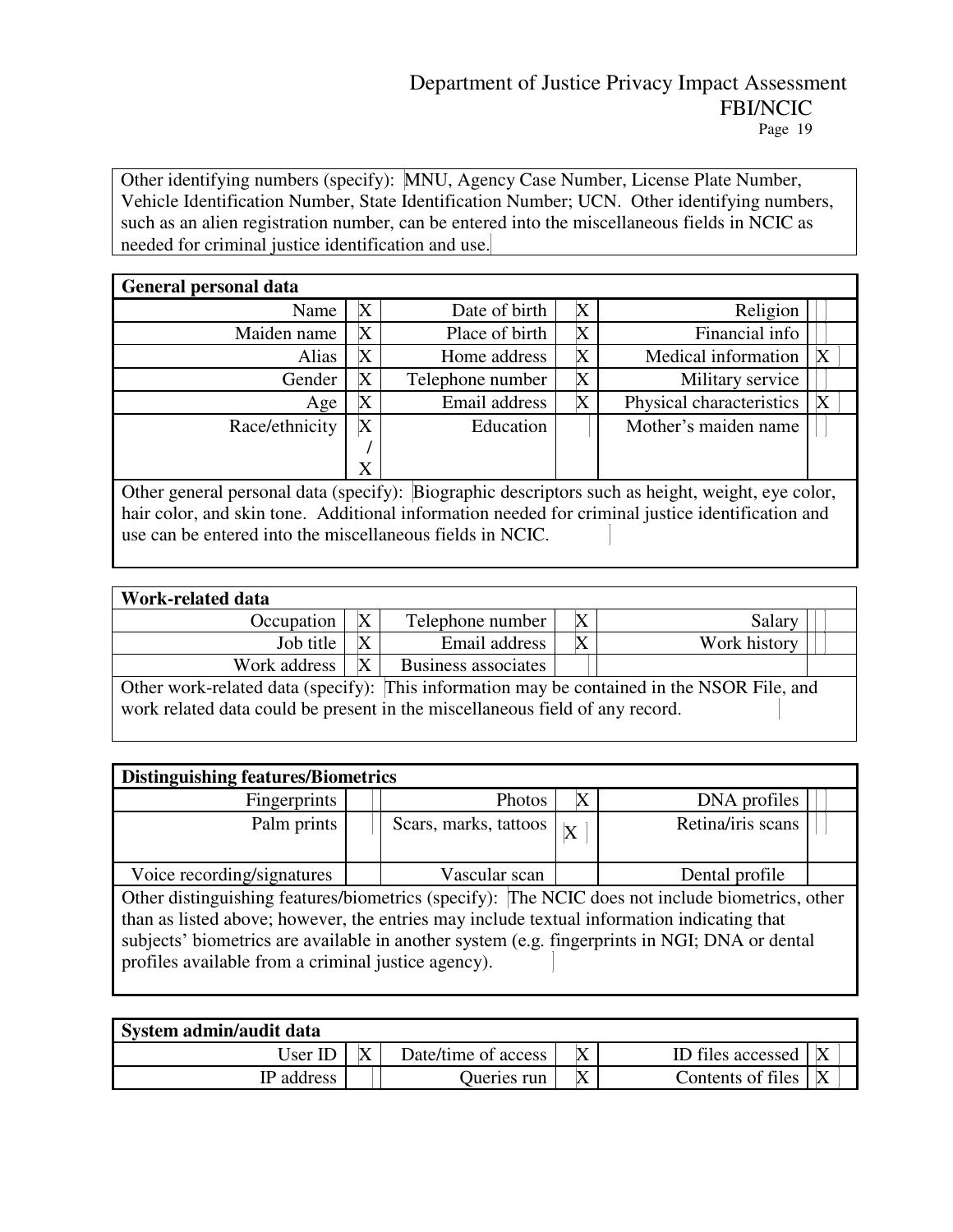### **System admin/audit data**

Other system/audit data (specify): For NCIC transactions conducted for a NICS background check, only ORI, date/time of access, and queries run is retained. For all other system uses, the above checked information is captured.

### **Other information (specify)**

## **2.2 Indicate sources of the information in the system. (Check all that apply.)**

| Directly from individual about whom the information pertains                                         |       |  |  |  |  |  |  |
|------------------------------------------------------------------------------------------------------|-------|--|--|--|--|--|--|
| Hard copy: mail/fax<br>Online<br>In person                                                           |       |  |  |  |  |  |  |
| Telephone                                                                                            | Email |  |  |  |  |  |  |
| Other (specify): The NCIC does not collect information directly from individuals. All information is |       |  |  |  |  |  |  |
| submitted by criminal justice or authorized noncriminal justice agencies.                            |       |  |  |  |  |  |  |

| <b>Government sources</b> |  |                            |  |                        |  |  |  |  |
|---------------------------|--|----------------------------|--|------------------------|--|--|--|--|
| Within the Component      |  | Other DOJ components $ X $ |  | Other federal entities |  |  |  |  |
| State, local, tribal      |  | Foreign                    |  |                        |  |  |  |  |
| Other (specify):          |  |                            |  |                        |  |  |  |  |

| <b>Non-government sources</b>                                                |  |                        |  |                |  |  |  |  |
|------------------------------------------------------------------------------|--|------------------------|--|----------------|--|--|--|--|
| Members of the public                                                        |  | Public media, internet |  | Private sector |  |  |  |  |
| Commercial data brokers                                                      |  |                        |  |                |  |  |  |  |
| Other (specify): As discussed above, NCMEC may supplement some NCIC records. |  |                        |  |                |  |  |  |  |

**2.3 Analysis: Now that you have identified the information collected and the sources of the information, please identify and evaluate any potential threats to privacy that exist in light of the information collected or the sources from which the information is collected. Please describe the choices that the component made with regard to the type or quantity of information collected and the sources providing the information in order to prevent or mitigate threats to privacy. (For example: If a decision was made to collect less data, include a discussion of this decision; if it is necessary to obtain information from**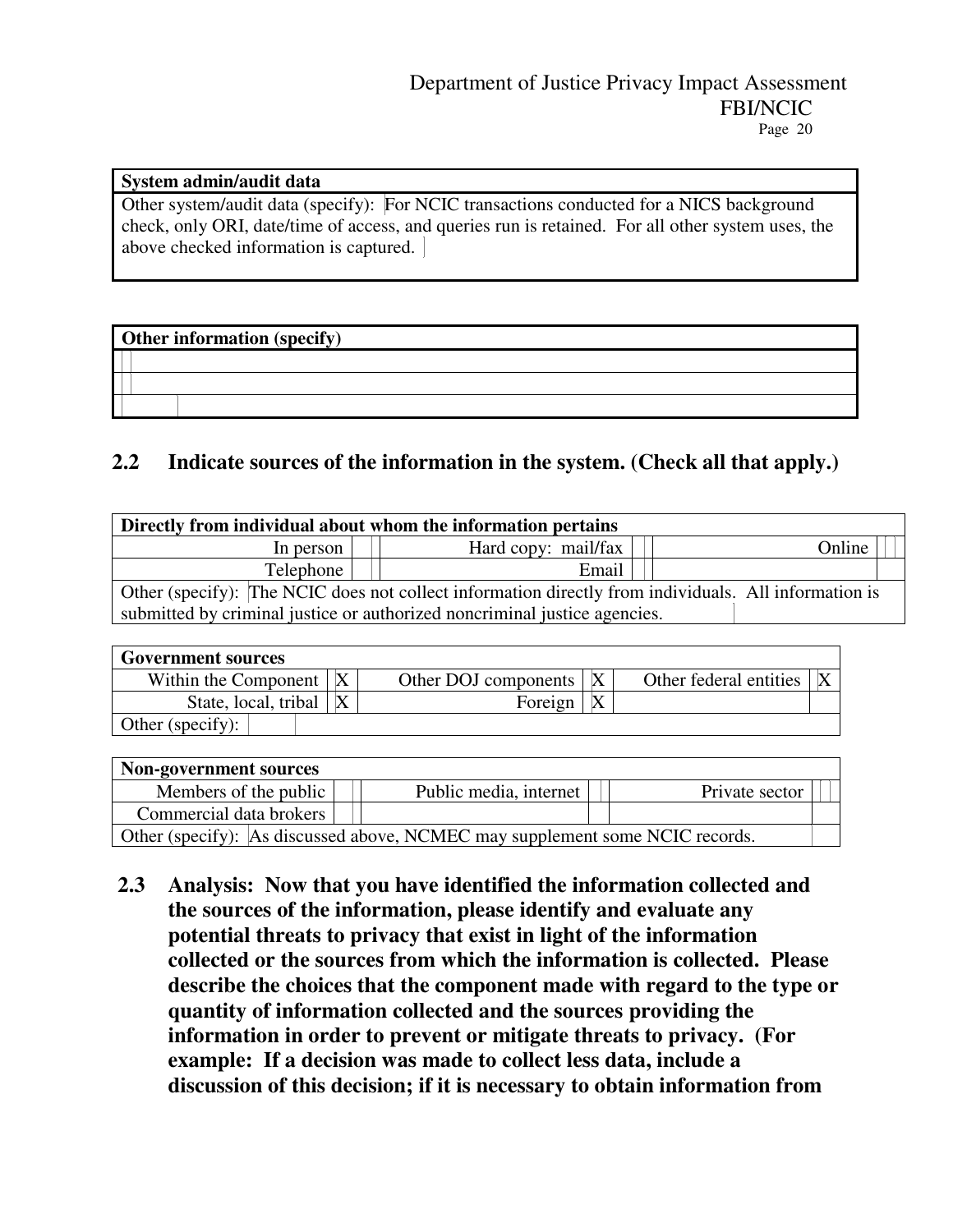### **sources other than the individual, explain why.)**

The NCIC maintains criminal justice information about individuals provided by criminal justice agencies for criminal justice (and authorized noncriminal justice) purposes. Through the CJIS Advisory Policy Board, the FBI works with the criminal justice community to determine the scope of information necessary for inclusion within the NCIC to meet criminal justice needs. The information is not obtained directly from the individual to whom it pertains and therefore there is a risk that inaccurate or incomplete information in the system may be retained unfairly. To mitigate this risk, agencies that enter records into the NCIC are responsible for their accuracy, timeliness, and completeness. NCIC policy includes strict validation requirements ensuring that criminal justice agencies periodically review their records to ensure that they are accurate, timely, relevant, and complete. If a record is not timely validated, it is purged from the active NCIC file and retired. Additionally, NCIC policy requires that before any user can take action on active records within the NCIC, the user must confirm the validity and accuracy of the record with the agency that submitted the record to the NCIC. The FBI, as manager of the NCIC System, also maintains the integrity of the system through: automatic computer edits which reject record submissions that contain certain common types of errors; automatic purging of records after they are in a file for a prescribed period of time; quality control checks by FBI CJIS Data Integrity staff; and periodically furnishing lists of active records on file for validation by the agencies that entered them.

Additionally, there is a risk that inclusion of individuals' information within the NCIC might subject those individuals to increased law enforcement scrutiny. This privacy risk is mitigated, however, because association of an individual with active NCIC files is based on documented interactions with a criminal justice agency and is only permissible if the entry criteria established by policy is met. Where necessary, caveats are added to the dissemination of NCIC information informing authorized users on the limited purposes for which the information may be used. Moreover, compliance with the NCIC validation requirements helps to ensure that information about individuals will not remain in active NCIC files if the individual is no longer of interest to criminal justices agencies or if the records are no longer actionable. As stated above, before any user can take action on active records within the NCIC, NCIC policy requires the user to confirm the validity and accuracy of the record with the agency that submitted the record to the NCIC. The limited access to information within the NCIC coupled with the validation requirements and the hit confirmation process will minimize the inconvenience that individuals face when interacting with law enforcement while providing criminal justice agencies with information necessary to achieve their criminal justice missions and to protect law enforcement officers.

 NCIC information from individuals obtained not as an interaction with a criminal justice agency (e.g. individuals subject to continuous evaluation or ongoing suitability determinations, searches of biographical information from fingerprint submissions to NGI for licensing and employment) lowers the risk that the information is inaccurate or incomplete. These individuals voluntarily provide their information to the requesting agency to receive a benefit or secure employment. Therefore, it is in the individuals' interests to ensure that their information is accurate and complete. In addition, this information is accessible to fewer NCIC users than information in active NCIC files, which mitigates the individuals' risk of increased law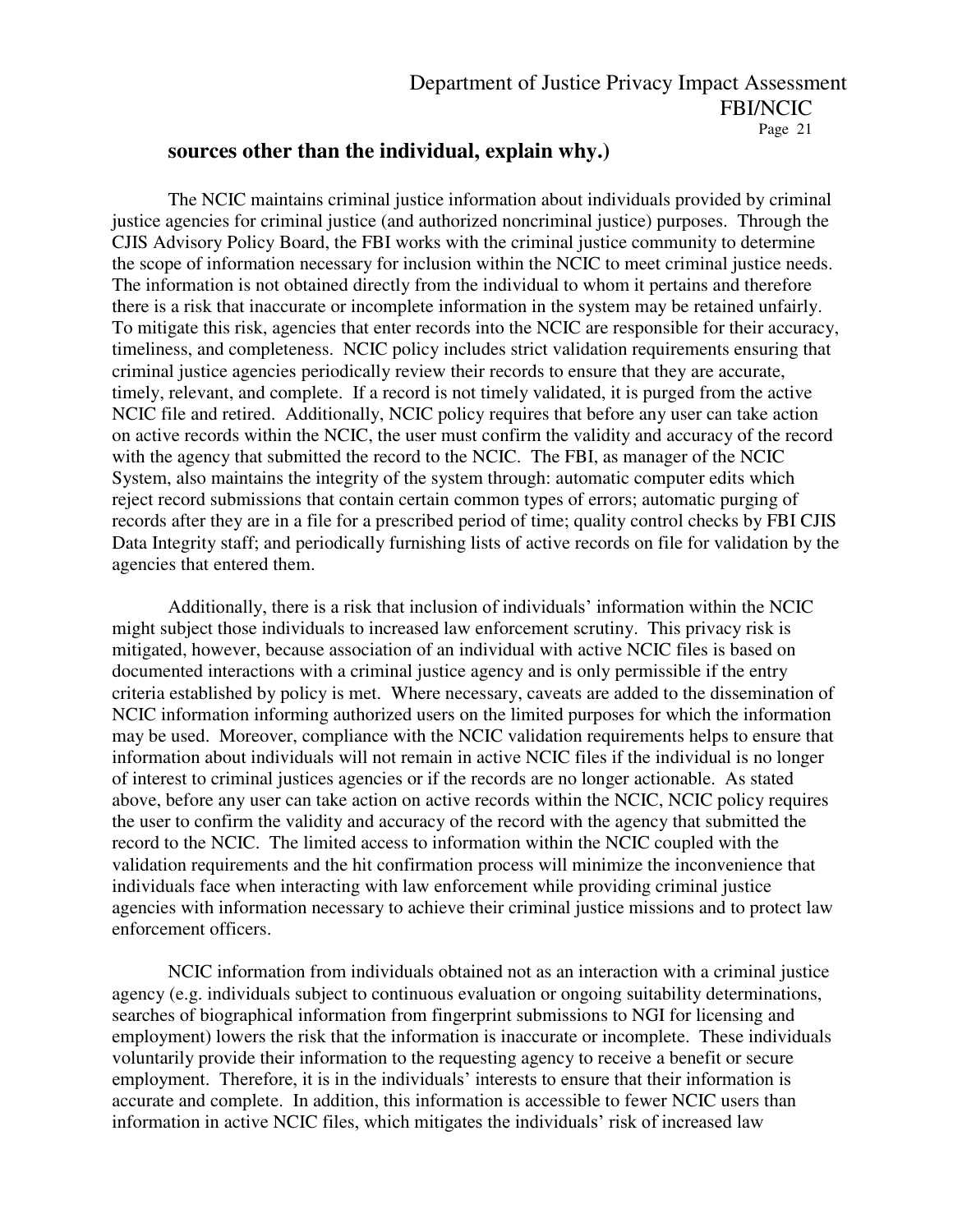enforcement scrutiny from inclusion in the NCIC. Individuals who are only queried through the NCIC are only captured in the transaction log. As discussed above, direct access to the transaction log is limited to authorized FBI personnel. Information from the transaction log is only provided to criminal justice agencies upon request when the criminal justice agency has a need to know the information for audit, misuse, or active criminal justice investigations.

# **Section 3: Purpose and Use of the System**

**3.1 Indicate why the information in the system is being collected, maintained, or disseminated. (Check all that apply.)** 

| <b>Purpose</b>                              |             |                                            |  |  |  |  |  |  |  |  |
|---------------------------------------------|-------------|--------------------------------------------|--|--|--|--|--|--|--|--|
| For criminal law enforcement activities     | X           | For civil enforcement activities           |  |  |  |  |  |  |  |  |
|                                             |             |                                            |  |  |  |  |  |  |  |  |
| For intelligence activities                 |             | For administrative matters                 |  |  |  |  |  |  |  |  |
| To conduct analysis concerning subjects of  | $\mathbf X$ | To promote information sharing initiatives |  |  |  |  |  |  |  |  |
| investigative or other interest             |             |                                            |  |  |  |  |  |  |  |  |
| To conduct analysis to identify previously  |             | For administering human resources programs |  |  |  |  |  |  |  |  |
| unknown areas of note, concern, or pattern. |             |                                            |  |  |  |  |  |  |  |  |
| For litigation                              |             |                                            |  |  |  |  |  |  |  |  |
| Other (specify):                            |             |                                            |  |  |  |  |  |  |  |  |

# **3.2 Analysis: Provide an explanation of how the component specifically will use the information to accomplish the checked purpose(s). Describe why the information that is collected, maintained, or disseminated is necessary to accomplish the checked purpose(s) and to further the component's and/or the Department's mission.**

The goal of the NCIC is to help the criminal justice community perform its duties by providing and maintaining a computerized filing system of accurate and timely documented criminal justice information. Through the CJIS Advisory Policy Board, members of the criminal justice community make recommendations to the Director of the FBI concerning the philosophy, concept, and operational principles of the NCIC System. The NCIC provides a system to receive and maintain information contributed by participating agencies relating to criminal justice and national security missions. The records maintained within the NCIC assist the FBI, criminal justice agencies, and authorized noncriminal justice agencies in apprehending fugitives, combatting acts of terrorism, solving crimes, locating missing persons, locating and returning stolen property, protecting individuals during declared emergency situations, protecting victims of domestic violence, monitoring registered sex offenders, conducting firearm, explosive, and weapons related permit background checks, and enhancing the safety of law enforcement officers.

# **3.3 Indicate the legal authorities, policies, or agreements that authorize**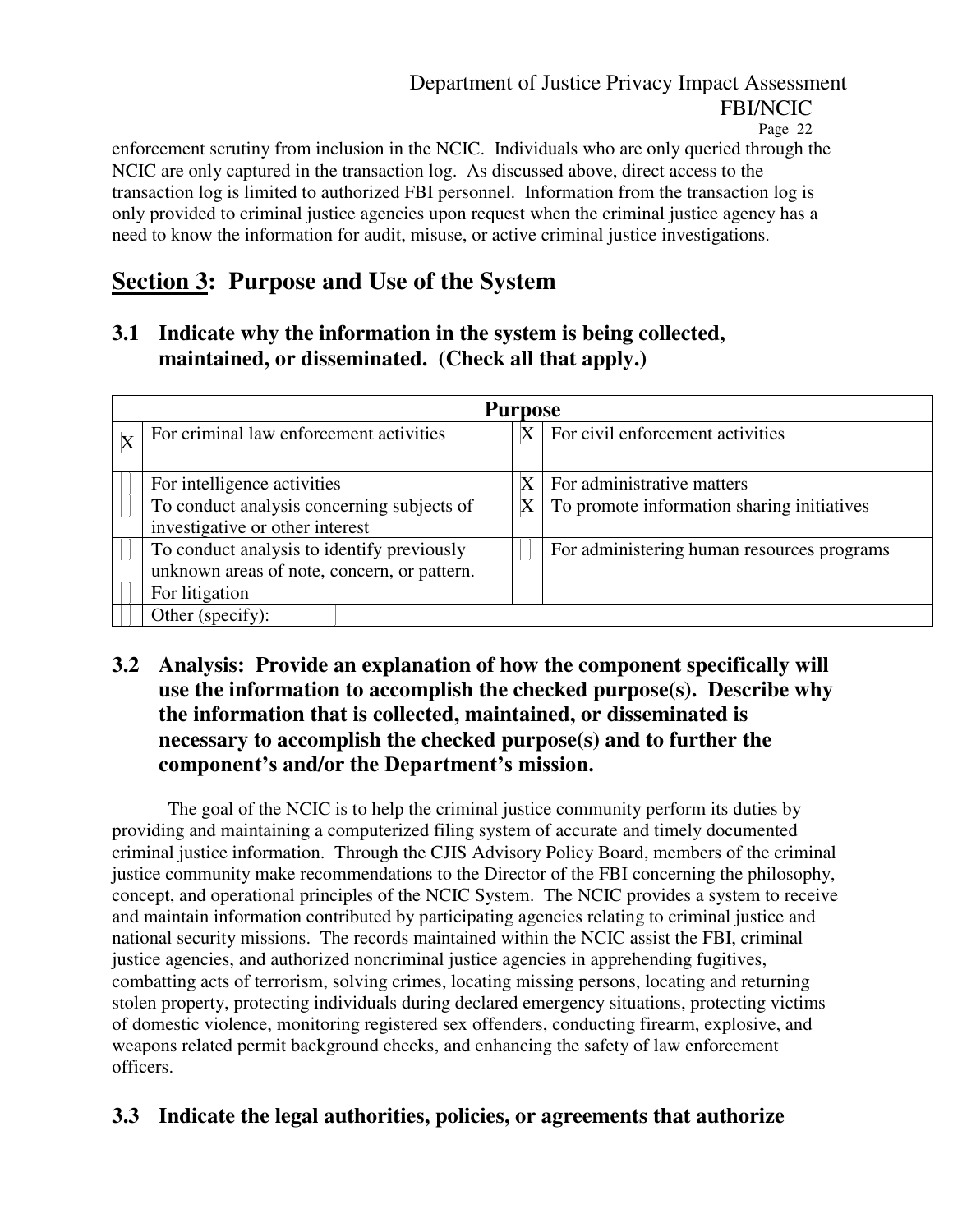|   | <b>Authority</b>                     | <b>Citation/Reference</b>                 |  |  |  |  |
|---|--------------------------------------|-------------------------------------------|--|--|--|--|
| X | Statute                              | 28 U.S.C. §§ 533, 534; 42 U.S.C. § 3771;  |  |  |  |  |
|   |                                      | the Uniting and Strengthening America by  |  |  |  |  |
|   |                                      | Providing Appropriate Tools Required to   |  |  |  |  |
|   |                                      | Intercept and Obstruct Terrorism (USA)    |  |  |  |  |
|   |                                      | PATRIOT) Act of 2001, Pub. L. 107-56, 115 |  |  |  |  |
|   |                                      | Stat 272; the Intelligence Reform and     |  |  |  |  |
|   |                                      | Terrorism Prevention Act of 2004 (IRTPA), |  |  |  |  |
|   |                                      | Pub. L. 108-458, 118 Stat 3638; the       |  |  |  |  |
|   |                                      | Implementing Regulations of the 9/11      |  |  |  |  |
|   |                                      | Commission Act of 2007, Pub. L. 110-53,   |  |  |  |  |
|   |                                      | 121 Stat 266                              |  |  |  |  |
| X | <b>Executive Order</b>               | 13311, 13356, 13388                       |  |  |  |  |
| X | <b>Federal Regulation</b>            | 28 CFR § 0.85, part 20, and § 50.12       |  |  |  |  |
|   | Memorandum of                        |                                           |  |  |  |  |
|   | Understanding/agreement              |                                           |  |  |  |  |
|   | Other (summarize and provide copy of |                                           |  |  |  |  |
|   | relevant portion)                    |                                           |  |  |  |  |

**collection of the information in the system. (Check all that apply and include citation/reference.)** 

## **3.4 Indicate how long the information will be retained to accomplish the intended purpose, and how it will be disposed of at the end of the retention period. (Reference the applicable retention schedule approved by the National Archives and Records Administration, if available.)**

Records within the NCIC are retained and disposed of in accordance with its National Archives and Records Administration (NARA) approved records retention schedule, Job Number N1-065-11-3. Generally, NCIC records are retained in an active status until their expiration date (based on applicable NARA disposition schedules) is reached or they are cleared or canceled by the entering agency. Records in the following files do not have an expiration date: Wanted Person File, Foreign Fugitive File, Missing Person File, Protective Interest File, KST File, IVF, Unidentified Person File, VPF, NDTF, and Gun File. In addition, the contributing agencies may designate records in the following files as non-expiring: Supervised Release File, Protection Order File, the NSOR, and the Gang File.

 Inactive records in the NCIC are removed from active status prior to their expiration date upon being cleared by the contributing agency. Upon removal from active status, NCIC records may be retained online in inactive status for general reference until retired. Inactive sex offender records will be available online for the life of the NCIC system. Inactive protection order records are available online for five years.

Retired records will be deleted/destroyed when 110 years old or when no longer needed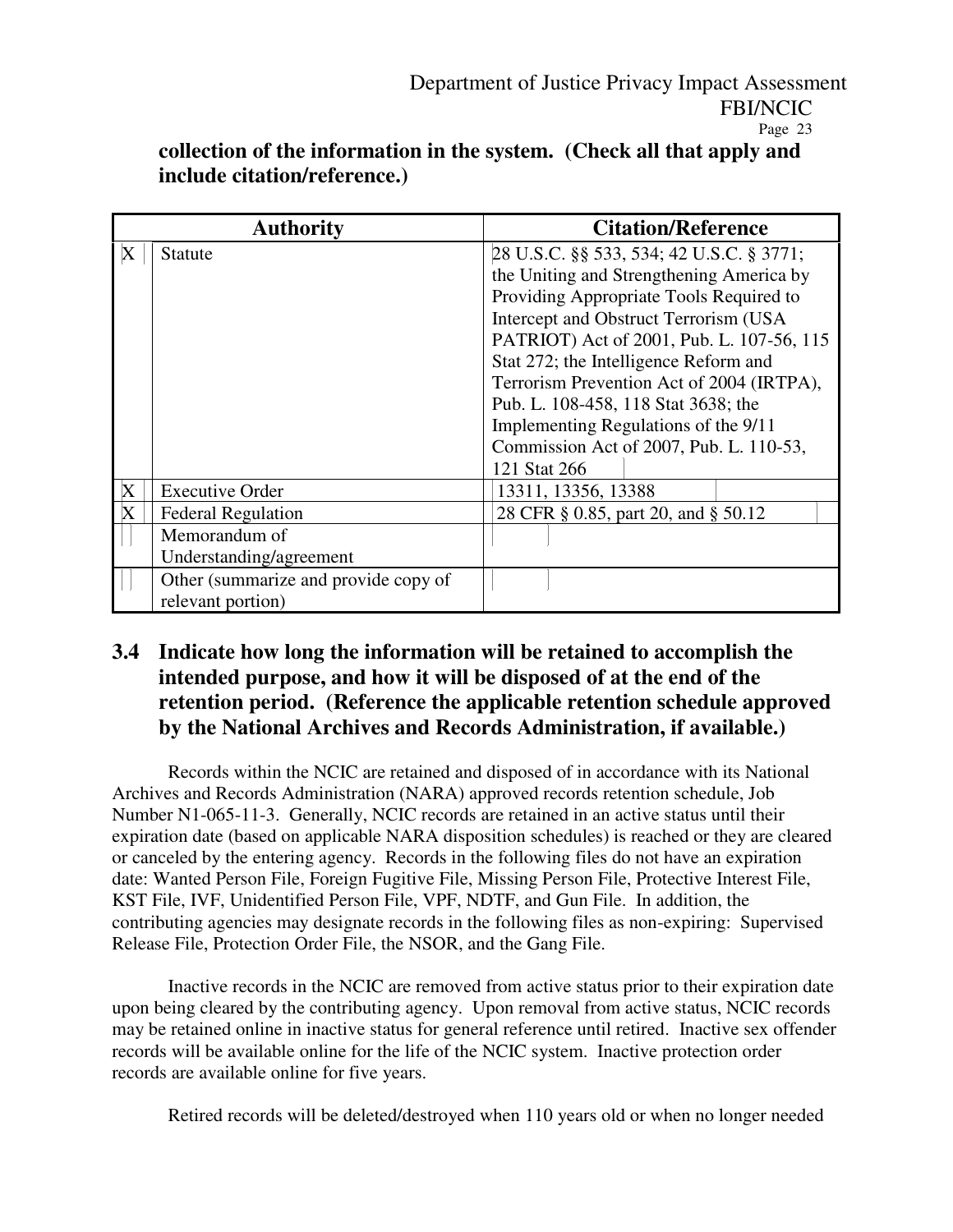for investigative purposes, whichever is later. Retired records are not directly accessible by most NCIC users, but, in most cases, continue to be available for investigative purposes to FBI personnel and CSAs.

 The Transaction Log will be maintained until NCIC is discontinued. The Transaction Log now maintains the transaction history for the life of the system; however, the transaction history prior to 1990 was maintained for 10 years.

**3.5 Analysis: Describe any potential threats to privacy as a result of the component's use of the information, and controls that the component has put into place to ensure that the information is handled, retained, and disposed appropriately. (For example: mandatory training for system users regarding appropriate handling of information, automatic purging of information in accordance with the retention schedule, etc.) [In addition to providing a narrative answer, please consult the ISSO/ISSM for the system's National Institute of Standards and Technology (NIST) 800-122 PII Confidentiality Risk Level, and check the applicable Confidentiality Safeguard Security Controls.]** 

The inclusion in the NCIC of information regarding individuals creates a risk that information regarding the individuals may be misused or lost. To mitigate this risk, NCIC policies include strict dissemination and security requirements to ensure that only authorized users are accessing or receiving NCIC information and that the information is being used only for authorized purposes. As explained above, transaction-based access to the NCIC is controlled by ORI.

User Agreements are executed with agencies that are connected directly to the CJIS Division maintained systems. These agreements provide that each agency is responsible for appropriate security measures (as applicable) including the physical security of terminals and telecommunications lines; personnel security, including background screening requirements; technical security to protect against unauthorized use; and data security, dissemination, and logging. Additionally, each CSA must ensure that all agencies establish an information security structure that complies with *CJIS Security Policy* requirements. All authorized recipients are subject to the *CJIS Security Policy* and specific provisions in the User Agreement. They are also responsible for complying with all audit requirements for use of CJIS systems. Each agency is responsible for training requirements, including compliance with operator training mandates. Federal users searching the NCIC via LEEP web interfaces complete additional specialized training addressing the limits of searching NCIC via LEEP and appropriate use of NCIC information. Each agency is responsible for maintaining the integrity of the system in accordance with the FBI CJIS Division and federal, state, territorial, local, and tribal policies to ensure that terminal access is authorized, only authorized transactions are submitted, and that proper handling and dissemination of CJIS data is enforced.

In addition, the CJIS Division Audit Unit conducts triennial audits of all federal, state, and territorial repositories and a representative sample of local agencies to ensure compliance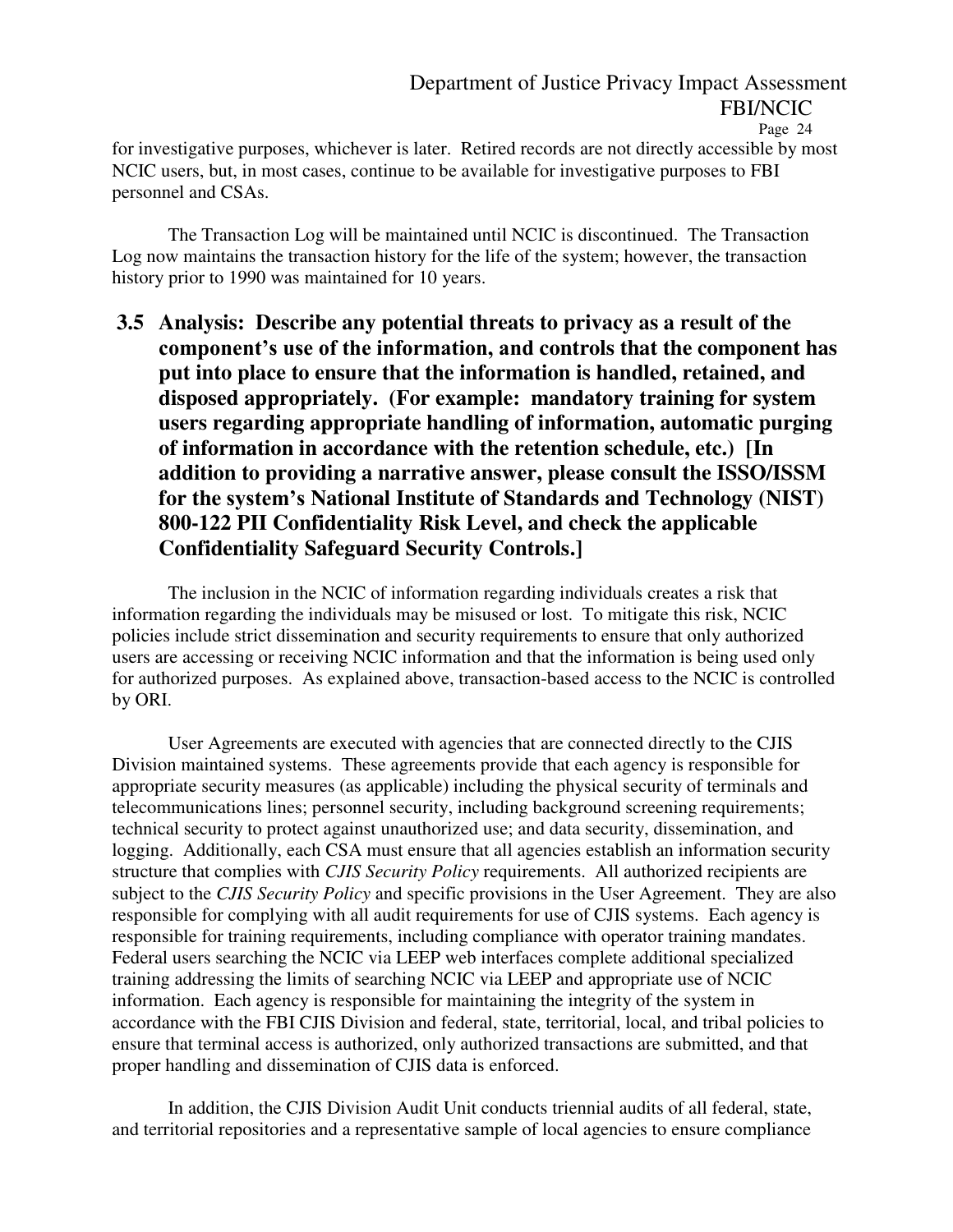with policy. Findings of non-compliance are submitted to the CJIS Advisory Policy Board for review. NCIC access is subject to termination for egregious violations of policy provisions.

All FBI employees and contractors with access to NCIC are required to maintain an active, adjudicated security clearance. Also, all personnel are required to undergo annual privacy and information security training.

PII Confidentiality Risk Level:

| $\Box$ Low                                  | <b>Moderate</b>                                                                               | High |  |
|---------------------------------------------|-----------------------------------------------------------------------------------------------|------|--|
| • Is the system protected as classified; or |                                                                                               |      |  |
|                                             | • Does the system involve intelligence activities, cryptologic activities related to national |      |  |
|                                             | cocurity command and control of military forces equipment that is an integral part of a       |      |  |

- security, command and control of military forces, equipment that is an integral part of a weapon or weapons system; or
- Is the system critical to the direct fulfillment of military or intelligence missions (excluding routine business or administrative applications, e.g., finance, logistics, personnel management)?

# $\Box$  **Yes**  $\Box$  **No If Yes, the system meets the NIST 800-59 definition of a National Security System.**

### Access controls

| X | Access Enforcement: Access to run specific NCIC transactions that may create, modify,       |
|---|---------------------------------------------------------------------------------------------|
|   | or return NCIC record data containing PII is controlled by the NCIC software based on the   |
|   | CSA ORI and NCIC logical line number used for the transaction. User access to NCIC          |
|   | record data is highly restricted by user roles.                                             |
| X | Separation of Duties: NCIC users are only allowed access to the information that they       |
|   | need to access in order to complete assigned responsibilities. NCIC users are defined to    |
|   | user groups that are based on user roles that limits the user's access levels. NCIC systems |
|   | permissions are configured to limit user access. User access to NCIC record data is highly  |
|   | restricted by user roles.                                                                   |
|   | Least Privilege: Access to run specific NCIC transactions which allows access to NCIC       |
|   | record data containing PII is controlled by the NCIC software based on the CSA ORI and      |
|   | NCIC logical line number used for the transaction. FBI user access to NCIC record data is   |
|   | highly restricted by user roles.                                                            |
| X | Remote Access: No direct Internet-based remote access is permitted to NCIC, and remote      |
|   | access by system administrators is also not permitted. Remote general user access to        |
|   | NCIC is restricted to CSAs and authorized FBI personnel via encrypted connections           |
|   | provided by the CJIS SEN Wide Area Network and virtual private network connections          |
|   | (for CSA disaster recovery sites only) as well as the LEEP.                                 |
|   | User-Based Collaboration and Information Sharing: Not applicable; NCIC does not             |
|   | include capabilities for user collaboration and traditional information sharing. Sharing of |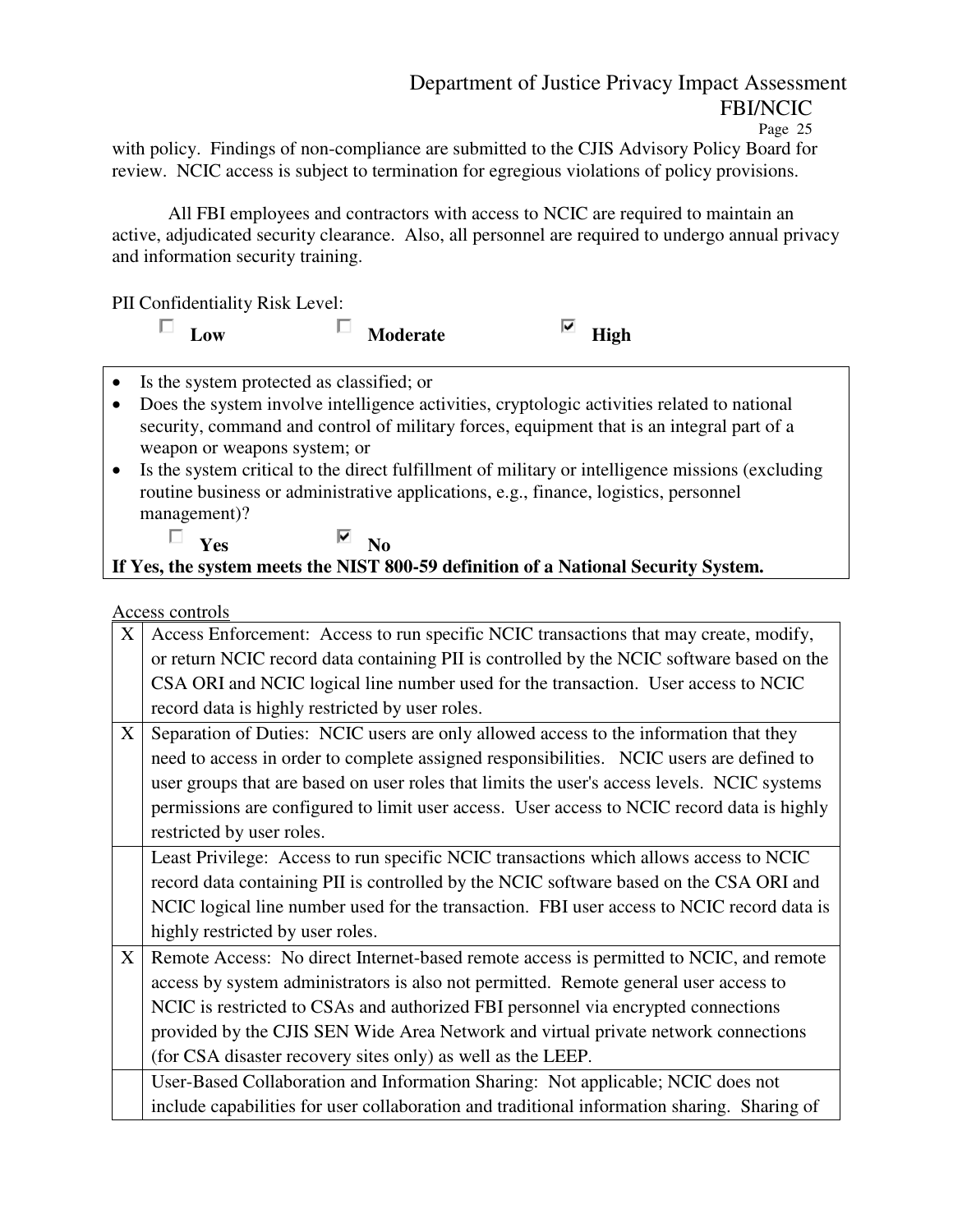Page 26

CSA data is limited to transactional based searches and search results of entered record data.

Access Control for Mobile Devices: Not applicable; NCIC does not include any mobile devices.

NCIC privileged users are limited to authorized, cleared FBI personnel and contractors. Privileged user access to NCIC is only permitted from internal FBI networks. Authorized federal users have been granted access to some NCIC services from mobile devices; however, these mobile devices are not part of the NCIC information system.

### Audit controls

| X   Auditable Events: NCIC audits all transactions and access to the NCIC database                                            |
|-------------------------------------------------------------------------------------------------------------------------------|
| containing NCIC records.                                                                                                      |
| X Audit Review, Analysis, and Reporting: NCIC audit records are regularly reviewed for                                        |
| $\Box$ . In concerning to an increase of continue $\Delta G$ and $\Delta G$ and $\Box$ and a contribution in increasing the d |

inappropriate or unusual activity affecting PII. If identified, such activity is investigated and reported, and responsive actions and appropriate mitigations are applied in accordance with FBI incident response plans.

### Identification and Authentication controls

 $X$  Identification and Authentication: NCIC transaction users are the primary users of the NCIC system. In accordance with the *CJIS Security Policy*, CSA users granted NCIC access must authenticate locally to CSA systems prior to establishing connections with NCIC. NCIC then identifies the CSA by the ORI included in each transaction.

NCIC is accessed by CSAs via secured, dedicated network connections provided by the CJIS SEN, and NCIC also restricts access by network addresses. Access to NCIC environments by non-transaction users is restricted to authorized, cleared FBI personnel and contractors.

### Media controls

|                   | Media Access: Not applicable. NCIC does not include nor provide media for offsite          |
|-------------------|--------------------------------------------------------------------------------------------|
|                   | transport or use.                                                                          |
| $X_{\mathcal{C}}$ | Media Marking: NCIC system media within FBI facilities are manually marked with a          |
|                   | SF710 "UNCLASSIFIED" sticker as needed.                                                    |
| X                 | Media Storage: NCIC does not include nor provide media for offsite transport or use.       |
|                   | NCIC media is limited to media stored and secured within the FBI Data Centers.             |
|                   | Media Transport: Not applicable; NCIC does not include nor provide media for offsite       |
|                   | transport or use.                                                                          |
| X                 | Media Sanitation: All data is unclassified. Sanitization and destruction of physical media |
|                   | is coordinated with and conducted by the FBI Data Centers in accordance with FBI and       |
|                   | FBI Data Center's sanitization policy and procedures. NCIC inherits these processes to     |
|                   | ensure system components and media are properly sanitized and disposed prior to            |
|                   | departing FBI facilities.                                                                  |
|                   | NCIC does not include nor provide media for offsite transport or use. Any removable media  |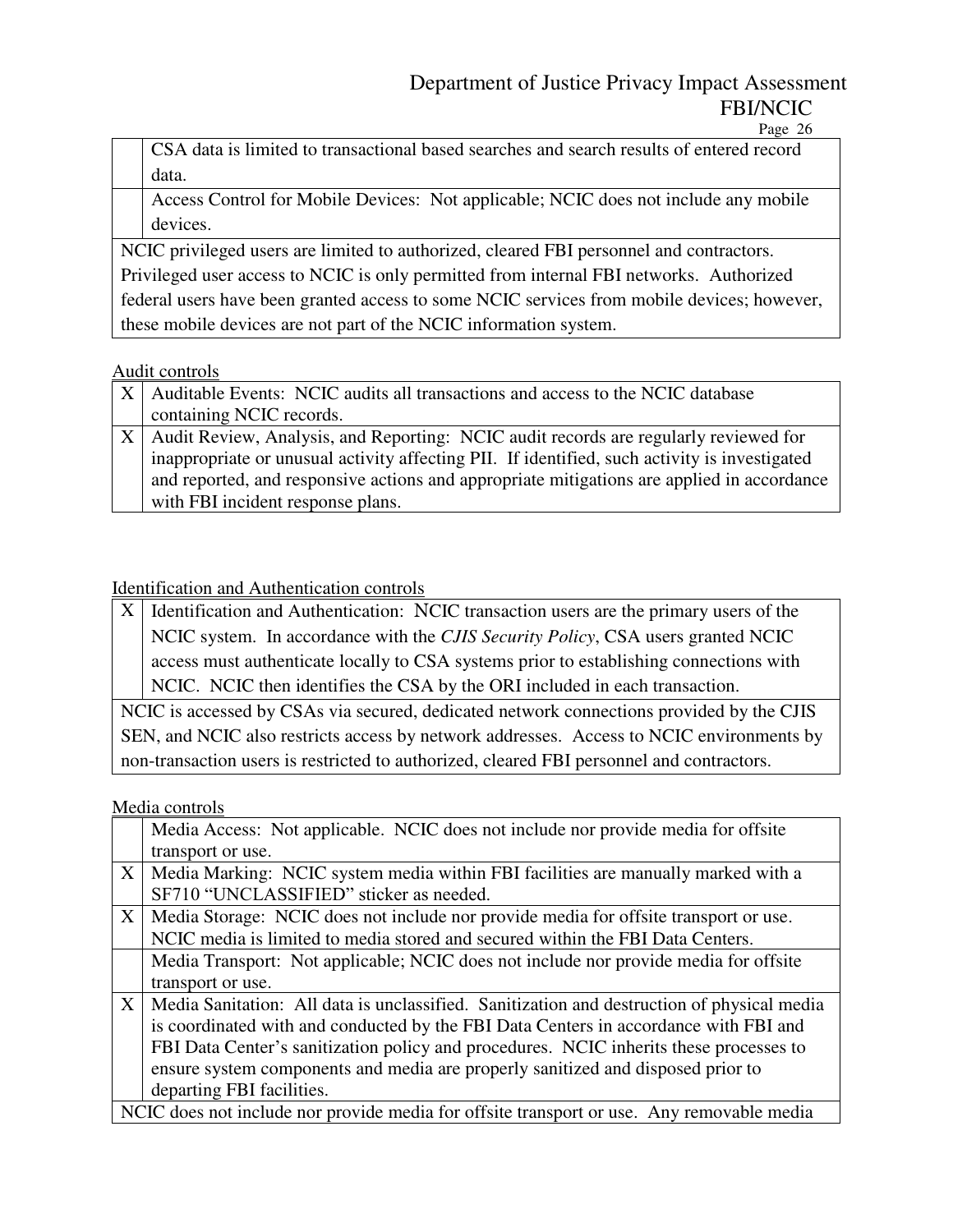Page 27

used for storage or transport of NCIC data is managed and controlled separately from the NCIC system following FBI policies to ensure protection of the data.

Data Confidentiality controls

| Transmission Confidentiality: NCIC general user interfaces including the primary            |
|---------------------------------------------------------------------------------------------|
| external-facing interfaces used by CSAs for NCIC transactions and reports download are      |
| protected via encryption employed by the CJIS SEN and the LEEP.                             |
| Protection of Information at Rest: NCIC systems are installed in and operate within         |
| secured FBI facilities that protect the physical access to the NCIC data stored at rest. IT |
| security alerts are triggered and reviewed anytime information at rest is improperly        |
| accessed.                                                                                   |

### Information System Monitoring

| $ X $ Information System Monitoring: NCIC network boundaries are automatically and |
|------------------------------------------------------------------------------------|
| regularly monitored for unusual or suspicious events as part of the CJIS SEN       |
| infrastructure by the CJIS Security Operations Center (SOC), FBI Enterprise SOC    |
| (ESOC), and the NCIC security team.                                                |

# **Section 4: Information Sharing**

**4.1 Indicate with whom the component intends to share the information in the system and how the information will be shared, such as on a case-bycase basis, bulk transfer, or direct access.** 

|                                     | How information will be shared |          |                           |                                                                                                                                                                                                                                                                                                            |  |  |
|-------------------------------------|--------------------------------|----------|---------------------------|------------------------------------------------------------------------------------------------------------------------------------------------------------------------------------------------------------------------------------------------------------------------------------------------------------|--|--|
| Recipient                           | Case-                          | Bulk     | Direct                    | Other (specify)                                                                                                                                                                                                                                                                                            |  |  |
|                                     | by-case                        | transfer | access                    |                                                                                                                                                                                                                                                                                                            |  |  |
| Within the component                |                                |          | X                         |                                                                                                                                                                                                                                                                                                            |  |  |
| DOJ components                      |                                |          | $\boldsymbol{\mathrm{X}}$ |                                                                                                                                                                                                                                                                                                            |  |  |
| <b>Federal entities</b>             |                                |          | $\boldsymbol{\mathrm{X}}$ |                                                                                                                                                                                                                                                                                                            |  |  |
| State, local, tribal gov't entities |                                |          | X                         |                                                                                                                                                                                                                                                                                                            |  |  |
| Public                              |                                |          |                           |                                                                                                                                                                                                                                                                                                            |  |  |
| Private sector                      | X                              |          |                           |                                                                                                                                                                                                                                                                                                            |  |  |
| Foreign governments                 | X                              |          | $\mathbf X$               | Only Canada has direct access to<br>the NCIC System. Other foreign<br>governments may receive<br>extracted information from the<br>NCIC on a case-by-case basis.<br>The exchange of NCIC<br>information with foreign<br>governments other than Canada is<br>routed through DOJ's USNCB<br><b>INTERPOL.</b> |  |  |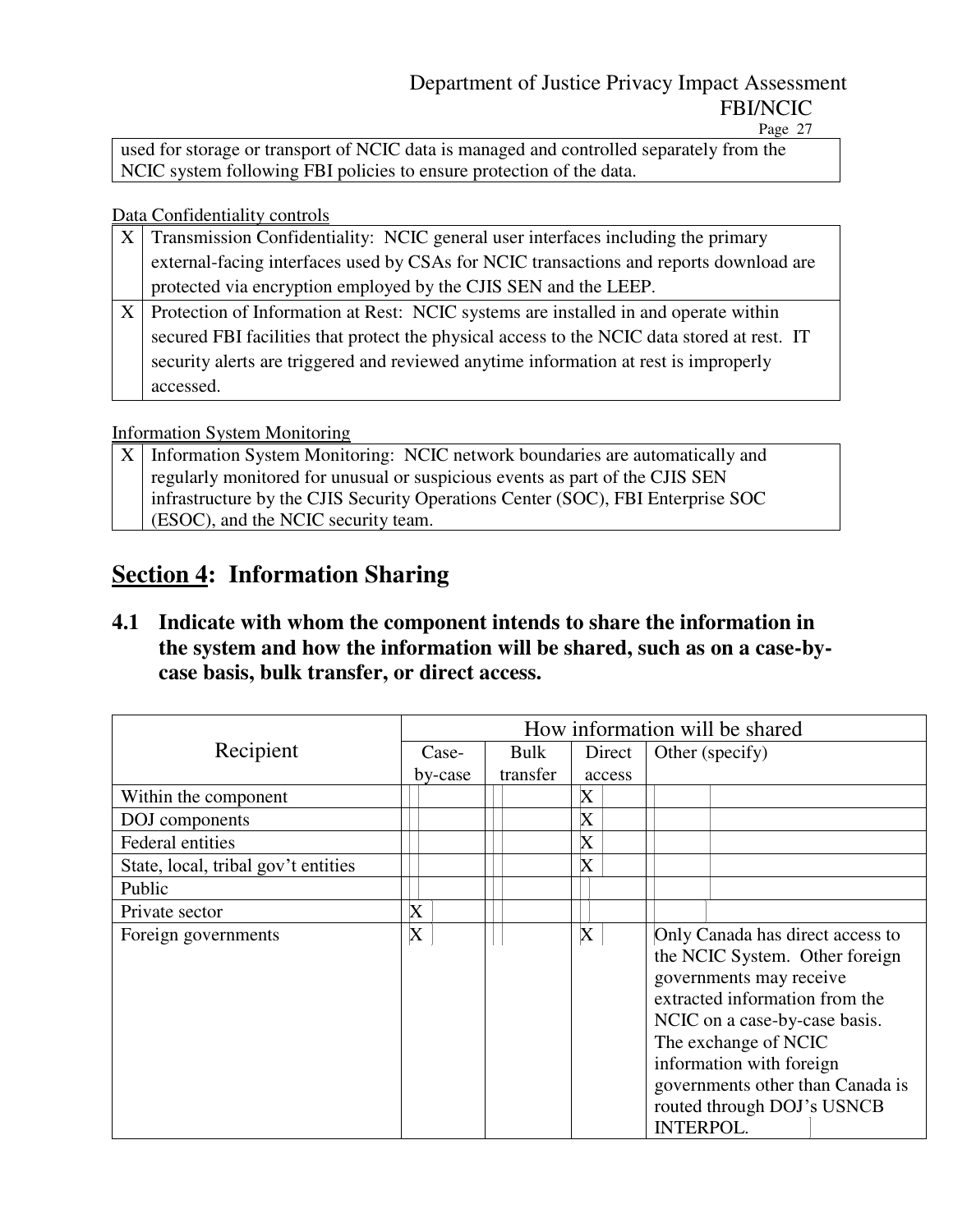| Foreign entities |  |  |  |
|------------------|--|--|--|
| Other (specify)  |  |  |  |

**4.2 Analysis: Disclosure or sharing of information necessarily increases risks to privacy. Describe controls that the component has put into place in order to prevent or mitigate threats to privacy in connection with the disclosure of information. (For example: measures taken to reduce the risk of unauthorized disclosure, data breach, or receipt by an unauthorized recipient; terms in applicable MOUs, contracts, or agreements that address safeguards to be implemented by the recipient to ensure appropriate use of the information – training, access controls, and security measures; etc.) [In answering the question, you should discuss the relevant NIST Confidentiality Safeguard Security Controls.]** 

As discussed in Section 1 above, different NCIC users have access to different information within the NCIC. NCIC data is made available to different users in different ways, depending on the nature of the user and the nature of the data. In general, criminal justice agencies have query and enter/modify access to NCIC files, which may include the ability to make additions and changes to their own records in the system. In contrast, noncriminal justice agencies and nongovernmental entities generally will have query-only access to selected portions of NCIC. Access to the records in the NCIC is controlled by user type and ORI.

User Agreements are executed with agencies that are connected directly to the CJIS Division maintained systems. These agreements provide that each agency is responsible for appropriate security measures (as applicable) including the physical security of terminals and telecommunications lines; personnel security, including background screening requirements; technical security to protect against unauthorized use; and data security, dissemination, and logging. Additionally, each CSA must ensure that all agencies establish an information security structure that complies with *CJIS Security Policy* requirements. All authorized recipients are subject to the *CJIS Security Policy*, and specific provisions in the User Agreement. They are also responsible for complying with all audit requirements for use of CJIS systems. Each agency is responsible for training requirements, including compliance with operator training mandates. Each agency is responsible for maintaining the integrity of the system in accordance with the FBI CJIS Division and federal, state, territorial, local, and tribal policies to ensure that terminal access is authorized, only authorized transactions are submitted, and that proper handling and dissemination of CJIS data is enforced.

In addition, the CJIS Division Audit Unit conducts triennial audits of all federal, state, and territorial repositories and a representative sample of local agencies to ensure compliance with policy. Findings of non-compliance are submitted to the CJIS Advisory Policy Board for review. NCIC access is subject to termination for egregious violations of policy provisions.

All entities to which the FBI provides an extract of NCIC information for purposes other than synchronizing a state system with the NCIC sign a MOU or similar agreement outlining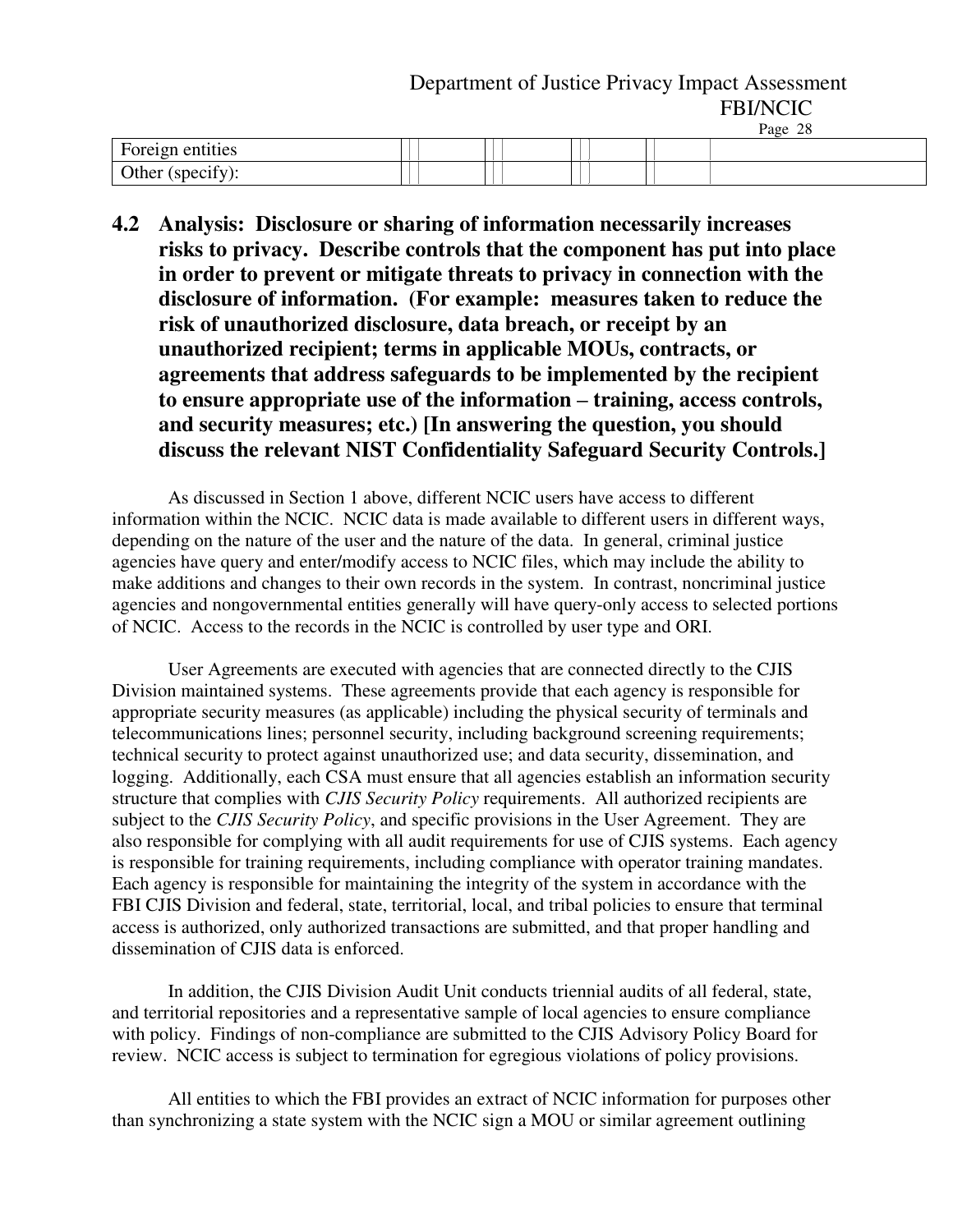what information will be shared, the purpose for which the information is being shared, how the information may be used, and requirements for handling the NCIC information. The agreements include provisions requiring the handling of PII in accordance with the Privacy Act and other applicable state and federal laws; reporting any inaccuracies in the NCIC data; and reporting any unauthorized use, disclosure, or access to NCIC information. The CJIS Audit Unit has the authority to audit any entity that receives NCIC information to ensure the appropriate access, use and dissemination of NCIC information.

As discussed above, active records in NCIC are subject to validation requirements, expiration timeframes, and confirmation requirements. Retired records remain in NCIC, but they are only disseminated though offline searches performed by the FBI and CSAs. The dissemination of retired records creates a risk that NCIC users may receive stale or inaccurate information on individuals. This risk is mitigated because retired records returned via offline searches include an indicator regarding the record's status (e.g. expired, cleared). Access to the NCIC transaction log is limited to authorized FBI personnel. FBI staff can search the Transaction Log for validation, audit, misuse, and criminal justice purposes. Criminal justice agencies may request a search of the transaction log for active investigations; however, information provided from the transaction log is only provided as an investigative lead.

# **Section 5: Notice, Consent, and Redress**

**5.1 Indicate whether individuals will be notified if their information is collected, maintained, or disseminated by the system. (Check all that apply.)** 

| Yes, notice is provided pursuant to a system of records notice published in the Federal |                  |  |
|-----------------------------------------------------------------------------------------|------------------|--|
| Register and discussed in Section 7.                                                    |                  |  |
| Yes, notice is provided by other                                                        | Specify how:     |  |
| means.                                                                                  |                  |  |
| No, notice is not provided.                                                             | Specify why not: |  |

## **5.2 Indicate whether and how individuals have the opportunity to decline to provide information.**

|              | Yes, individuals have the opportunity to    | Specify how:                               |
|--------------|---------------------------------------------|--------------------------------------------|
|              | decline to provide information.             |                                            |
| $\mathbf{X}$ | No, individuals do not have the opportunity | Specify why not: Because the information   |
|              | to decline to provide information.          | is collected in connection with criminal   |
|              |                                             | justice interactions and investigations,   |
|              |                                             | individuals generally do not have the      |
|              |                                             | opportunity to object to the collection of |
|              |                                             | this information by the source agencies or |
|              |                                             | to the sharing and retention of the        |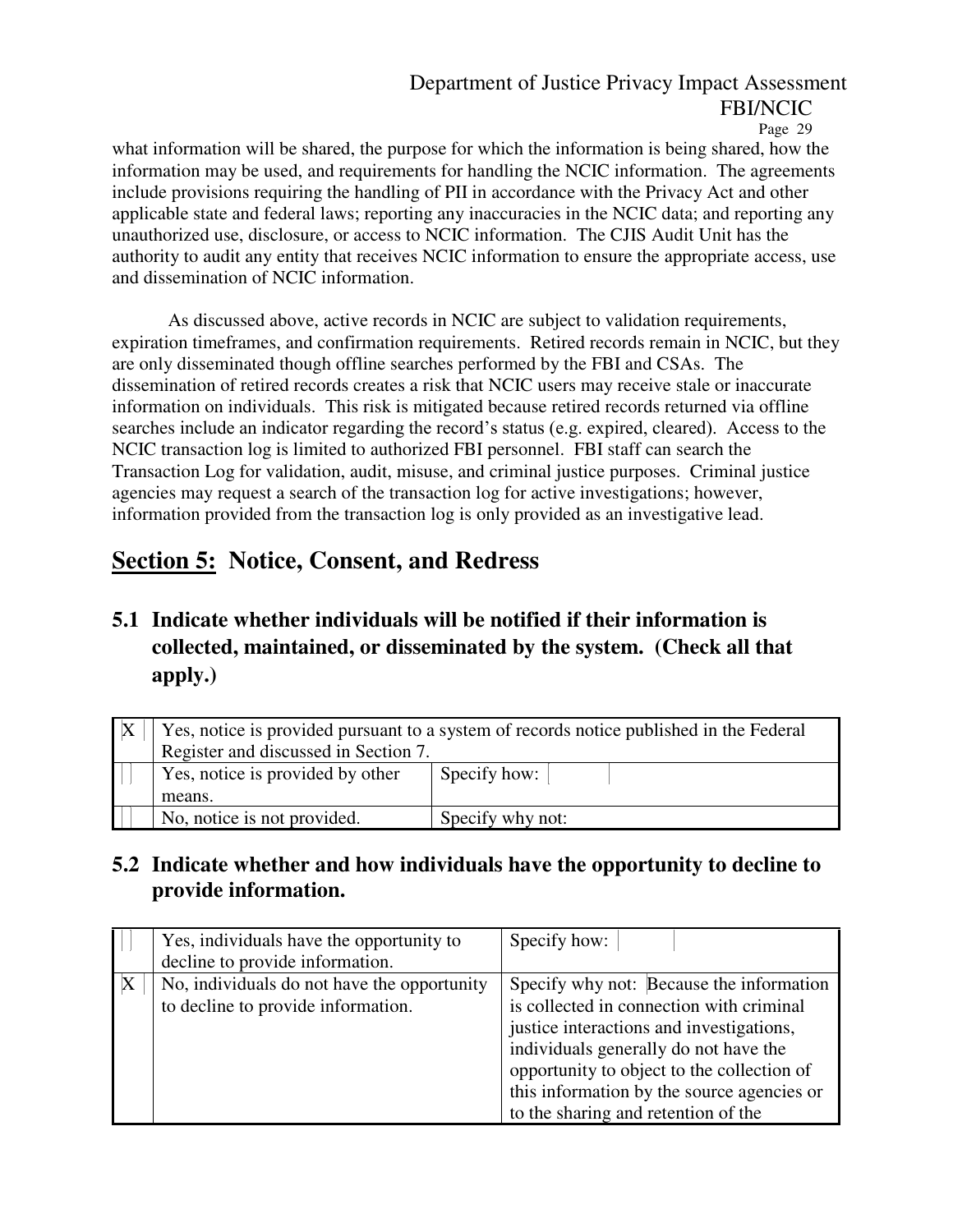|  | $\sim$<br>the<br>111<br>ш<br><br><u>. .</u><br>___ |  |
|--|----------------------------------------------------|--|
|  |                                                    |  |

### **5.3 Indicate whether and how individuals have the opportunity to consent to particular uses of the information.**

| Yes, individuals have an opportunity to<br>consent to particular uses of the information.                | Specify how:                                                                                                                                                                                                                                                                                                                             |
|----------------------------------------------------------------------------------------------------------|------------------------------------------------------------------------------------------------------------------------------------------------------------------------------------------------------------------------------------------------------------------------------------------------------------------------------------------|
| X<br>No, individuals do not have the opportunity<br>to consent to particular uses of the<br>information. | Specify why not: Because the<br>information is collected in connection<br>with criminal justice interactions and<br>investigations, individuals generally do<br>not have the opportunity to object to the<br>collection of this information by the<br>source agencies or to the sharing and<br>retention of the information in the NCIC. |

## **5.4 Analysis: Clear and conspicuous notice and the opportunity to consent to the collection and use of individuals' information provides transparency and allows individuals to understand how their information will be handled. Describe how notice for the system was crafted with these principles in mind, or if notice is not provided, explain why not. If individuals are not provided the opportun**it**y to consent to collection or use of the information, explain why not.**

 The agencies that contribute the information to the NCIC likely do not provide any sort of Privacy Act Statement or similar notice to the individuals about whom the information pertains. Non-federal contributors are not subject to the Privacy Act; federal contributors are usually exempted from the Privacy Act's individual notice provisions in connection with criminal law enforcement activities, and/or provision of individual notice incident to criminal law enforcement activities is typically impracticable. General notice regarding the collection of information in the NCIC has been provided to the public in the NCIC System of Records Notice. The publication of this privacy impact assessment (PIA) will provide additional notice regarding the types of information maintained in the NCIC. Additional notice might be provided by those agencies that contribute the underlying NCIC information. For example, PII for individuals included in the identity theft file is voluntarily provided to law enforcement for inclusion in the identity theft file. The FBI has developed a consent form available for agencies to use when collecting information for inclusion in the identity theft file informing the identity theft victim of the purposes of providing the information and how the information may be used. However, agencies are not required to use the FBI provided consent form.

Because the information in the NCIC is collected in connection with law enforcement investigations, individuals generally do not have the opportunity to object to the collection of this information by the source agencies or to the sharing and retention of the information in the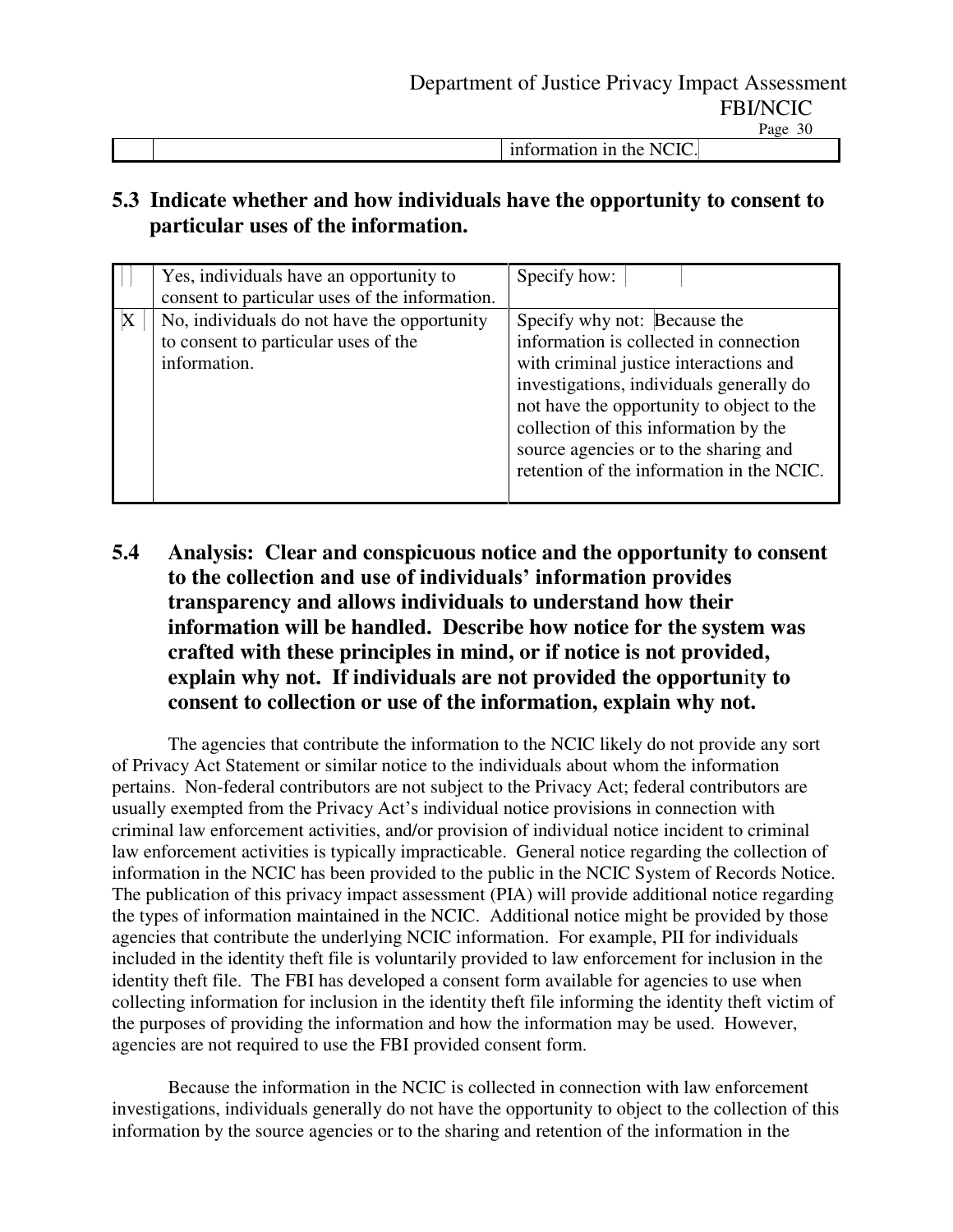NCIC. Likewise, individuals generally do not have the opportunity to consent to particular uses of the information in the NCIC since it is obtained incident to criminal justice processes.

 When federal agencies provide information about individuals to the NCIC for benefits, employment, and security clearances, and that information is maintained in the NCIC for continuous evaluation or ongoing suitability determinations, those federal agencies provide such individuals with a Privacy Act statement informing them that their information will be provided to other governmental agencies and used to check criminal databases. Individuals who submit fingerprints to NGI and whose biographic information is subsequently sent to NCIC receive a Privacy Act statement on the fingerprint card informing them that their information will be shared with law enforcement agencies, criminal justice agencies, and other agencies responsible for national security or public safety.

# **Section 6: Information Security**

# **6.1 Indicate all that apply.**

| $\boldsymbol{\mathrm{X}}$ | A security risk assessment has been conducted.                                               |
|---------------------------|----------------------------------------------------------------------------------------------|
| $\overline{\text{X}}$     | Appropriate security controls have been identified and implemented to protect against        |
|                           | risks identified in security risk assessment. Specify: Security controls for the NCIC have   |
|                           | been identified by FBI Security Division and included in the NCIC Security Requirements      |
|                           | Traceability Matrix (SRTM). Security controls from the NCIC SRTM have been applied           |
|                           | in order to establish an acceptable security posture that has been authorized by the FBI     |
|                           | Authorizing Official.                                                                        |
| X                         | Monitoring, testing, or evaluation has been undertaken to safeguard the information and      |
|                           | prevent its misuse. Specify: NCIC audit records are regularly reviewed for inappropriate     |
|                           | or unusual activity affecting PII. If identified, such activity is investigated and reported |
|                           | and responsive actions and appropriate mitigations are applied in accordance with FBI        |
|                           | incident response plans. NCIC network boundaries are automatically and regularly             |
|                           | monitored for unusual or suspicious events as part of the CJIS SEN infrastructure by the     |
|                           | CJIS SOC, FBI ESOC, and the NCIC security team. The CJIS Audit Unit also performs            |
|                           | reviews of CSAs granted NCIC access to ensure proper use of the NCIC.                        |
| X                         | The information is secured in accordance with Federal Information Security                   |
|                           | Modernization Act (FISMA) requirements. Provide date of most recent Certification and        |
|                           | Accreditation: 03/31/2016. The NCIC is currently in the process of being recertified.        |
| X                         | Auditing procedures are in place to ensure compliance with security standards. Specify,      |
|                           | including any auditing of role-based access and measures to prevent misuse of                |
|                           | information: NCIC audit records are regularly reviewed for inappropriate or unusual          |
|                           | activity affecting PII. If identified, such activity is investigated and reported and        |
|                           | responsive actions and appropriate mitigations are applied in accordance with FBI incident   |
|                           | response plans. Access to NCIC audit records is restricted to FBI system administrators.     |
|                           | NCIC network boundaries are automatically and regularly monitored for unusual or             |
|                           | suspicious events as part of the CJIS SEN infrastructure by the CJIS SOC and FBI ESOC.       |
| X                         | Contractors that have access to the system are subject to provisions in their contract       |
|                           | binding them under the Privacy Act.                                                          |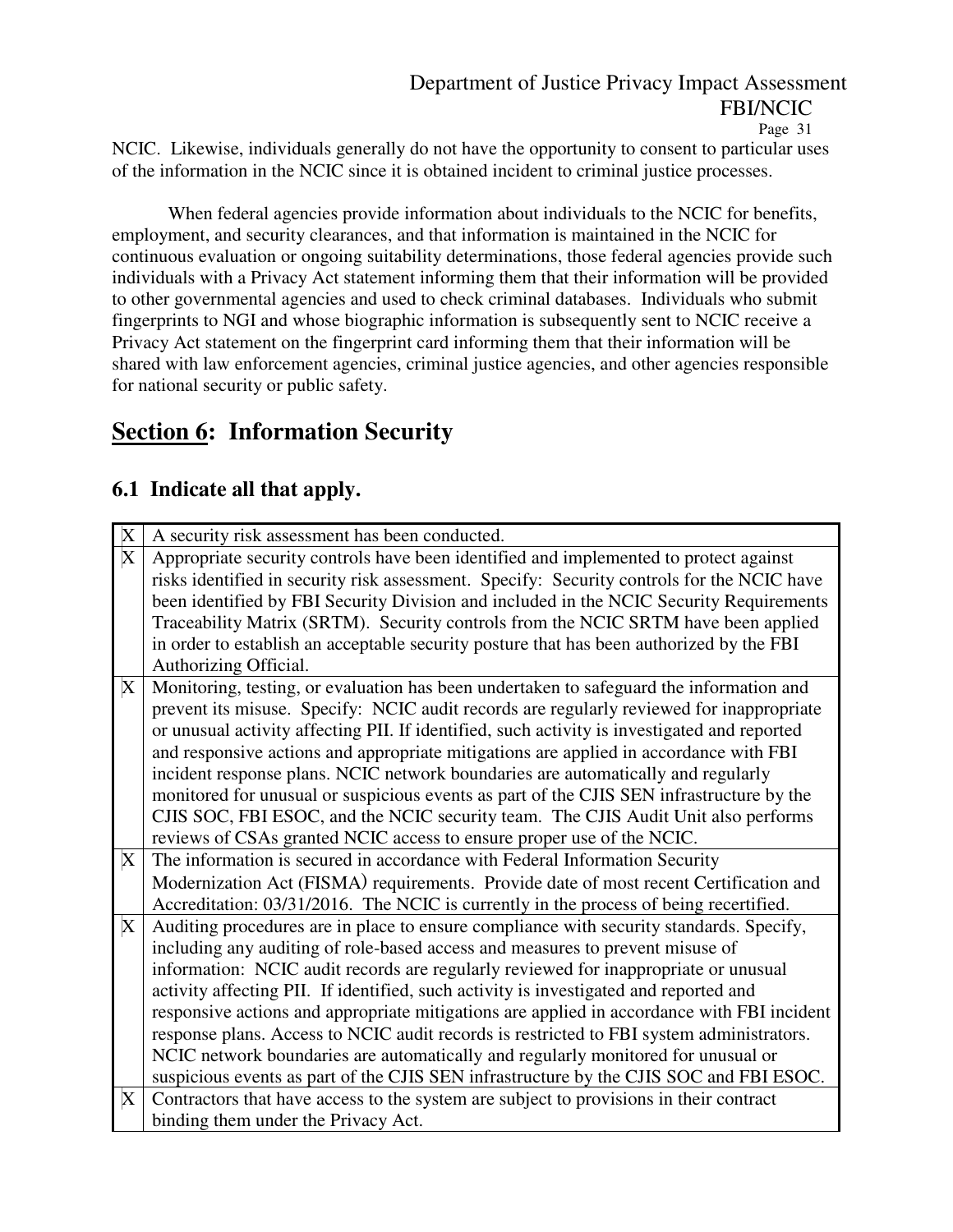Page 32

| $X^+$ |                                                                                                   | Contractors that have access to the system are subject to information security provisions in |
|-------|---------------------------------------------------------------------------------------------------|----------------------------------------------------------------------------------------------|
|       |                                                                                                   | their contracts required by DOJ policy.                                                      |
|       | $ X $ The following training is required for authorized users to access or receive information in |                                                                                              |
|       |                                                                                                   | the system:                                                                                  |
|       | $\mathbf X$                                                                                       | General information security training                                                        |
|       | $\mathbf X$                                                                                       | Training specific to the system for authorized users within the Department.                  |
|       | X                                                                                                 | Training specific to the system for authorized users outside of the component.               |
|       |                                                                                                   | Other (specify):                                                                             |

### **6.2 Describe how access and security controls were utilized to protect privacy and reduce the risk of unauthorized access and disclosure. [In answering the question, you should discuss the relevant NIST Confidentiality Safeguard Security Controls.]**

NCIC data is security authorized pursuant to the FISMA following requirements and standards from the OMB Circular A-130, and the NIST Special Publications 800-37 and 800-53 requirements. The system's technical security design supports and secures IT functionality in accordance with federal guidelines and commercial best practices.

 The FBI is responsible for managing the communications between the NCIC and CSA systems. Network boundary protections including firewalls, intrusion detection systems, and proxy devices are also deployed between FBI systems and the constituent systems as part of the CJIS SEN. Any CSA system that is accessing the NCIC via a "public network" segment must meet the approved form of data encryption and authentication.

 NCIC users are required to comply with the *CJIS Security Policy*, which establishes standards to ensure the confidentiality, integrity and availability of system data throughout the NCIC user community. The *CJIS Security Policy* requires state and national fingerprint-based record checks upon initial employment or assignment for all personnel who have authorized access to the system and those who have direct responsibility to configure and maintain computer systems and networks with direct access to the system. User computer sites and related infrastructures must have adequate physical security at all times to protect against any

unauthorized access to or routine viewing of computer devices, access devices, and printed and stored data. Automated logs must be maintained on all systems transactions, and security audits for operational systems must be conducted at least once every three years.

 The CSA is responsible for establishing and administering an IT security program throughout the CSA's user community. The CSA is responsible to set, maintain, and enforce the following: standards for the selection, supervision, and separation of personnel who have CJIS systems access; policy governing the operation of hardware and software, and other components used to process, store, or transmit NCIC information to ensure the priority, integrity, and availability of service; security controls governing the operation of computers, circuits, and telecommunications terminals used to process, store, or transmit FBI data; and standards that provide for audits, the discipline of *CJIS Security Policy* violators, and the monitoring of